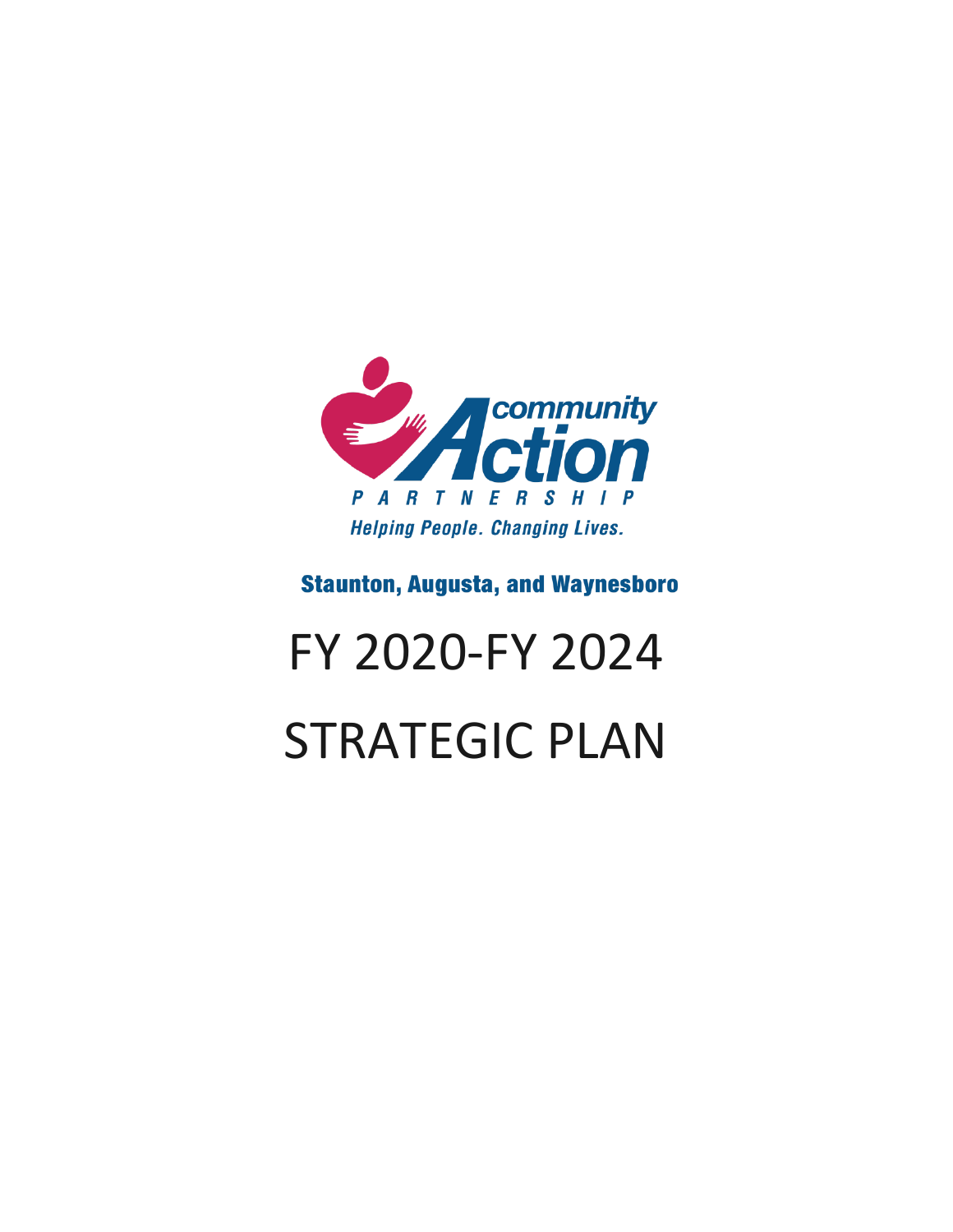# Table of Contents:

| Executive Summary                           | 2         |
|---------------------------------------------|-----------|
| CAPSAW History                              | 3         |
| Methodology &                               | $3 - 4$   |
|                                             | 5         |
| Goals, Strategies, & Activities             | 6 - 11    |
| Implementation and                          | 12        |
| Appendix<br><b>Strategic Plan Worksheet</b> |           |
|                                             | $13 - 16$ |
| Mission Statement Summary                   | $17 - 18$ |
| Visioning Exercise Summary                  | 19        |
| Areas of Need Summary                       | $20 - 26$ |
| Prioritization Results                      | $27 - 30$ |
| Customer Survey Results                     | $31 - 34$ |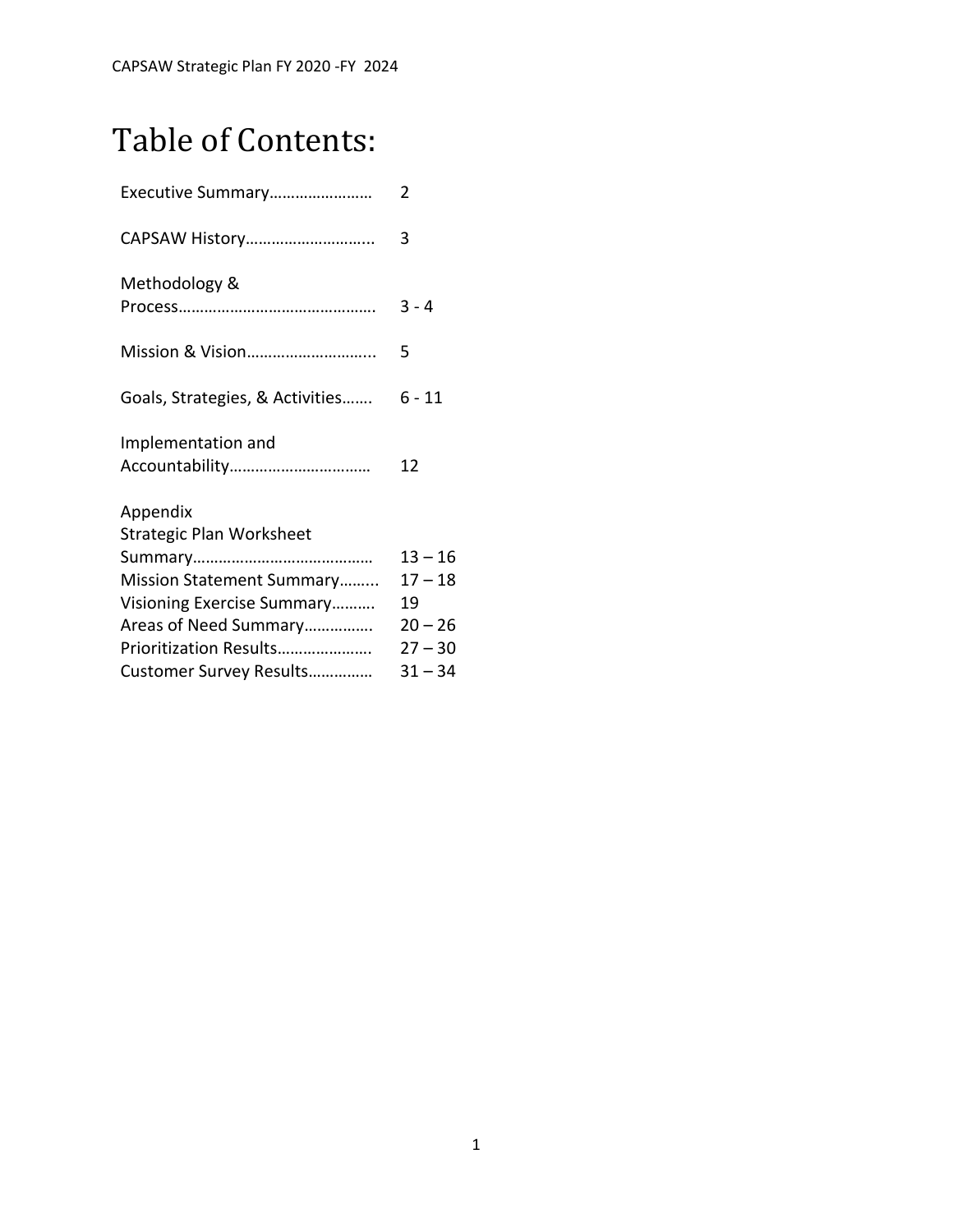# Executive Summary

The Community Action Partnership of Staunton, Augusta, and Waynesboro supports local organizations to (1) empower low-income individuals and families, (2) strengthen our community, and (3) create opportunities by providing funding and guidance to programs that address the causes and conditions of poverty.

Identified Priority Areas: the CAPSAW 2018 Needs Assessment process identified gaps in the financial security framework for our community. Focus areas were selected including programs specifically addressing barriers to service, educational attainment; increased earnings; affordable housing; access to physical and behavioral health services.

Path to Success: Our path to a community free from poverty includes a focus on supporting programs with empowering practices, innovative concepts, and those connecting customers to community resources. Those elements will be cultivated in the programs selected for funding to provide services that improve outcomes in the priority areas.

The goals, strategies and measures included in this plan will create opportunity for customers, sustainability for funded programs, and improved outcomes for our community. Support will be provided to programs that empower, innovate, and connect. Over the next five years CAPSAW will implement the following strategies to address the identified priority areas:

- Provide students of all ages with the tools needed to complete the post-secondary path of their choosing.
- Connect community college, training and certification programs, and workforce development partnerships to bring job seekers and employers together.
- Provide whole family programming; delivering services and tracking outcomes to adults and children simultaneously.
- Focus on collective impact strategies around the identified priority areas.
- Create and support peer and family networks, mentorship programs, and learning opportunities.
- Provide accessible information to create an informed community.

CAPSAW will continue to fund and support programs that address community conditions creating positive change in individual behavior and circumstances.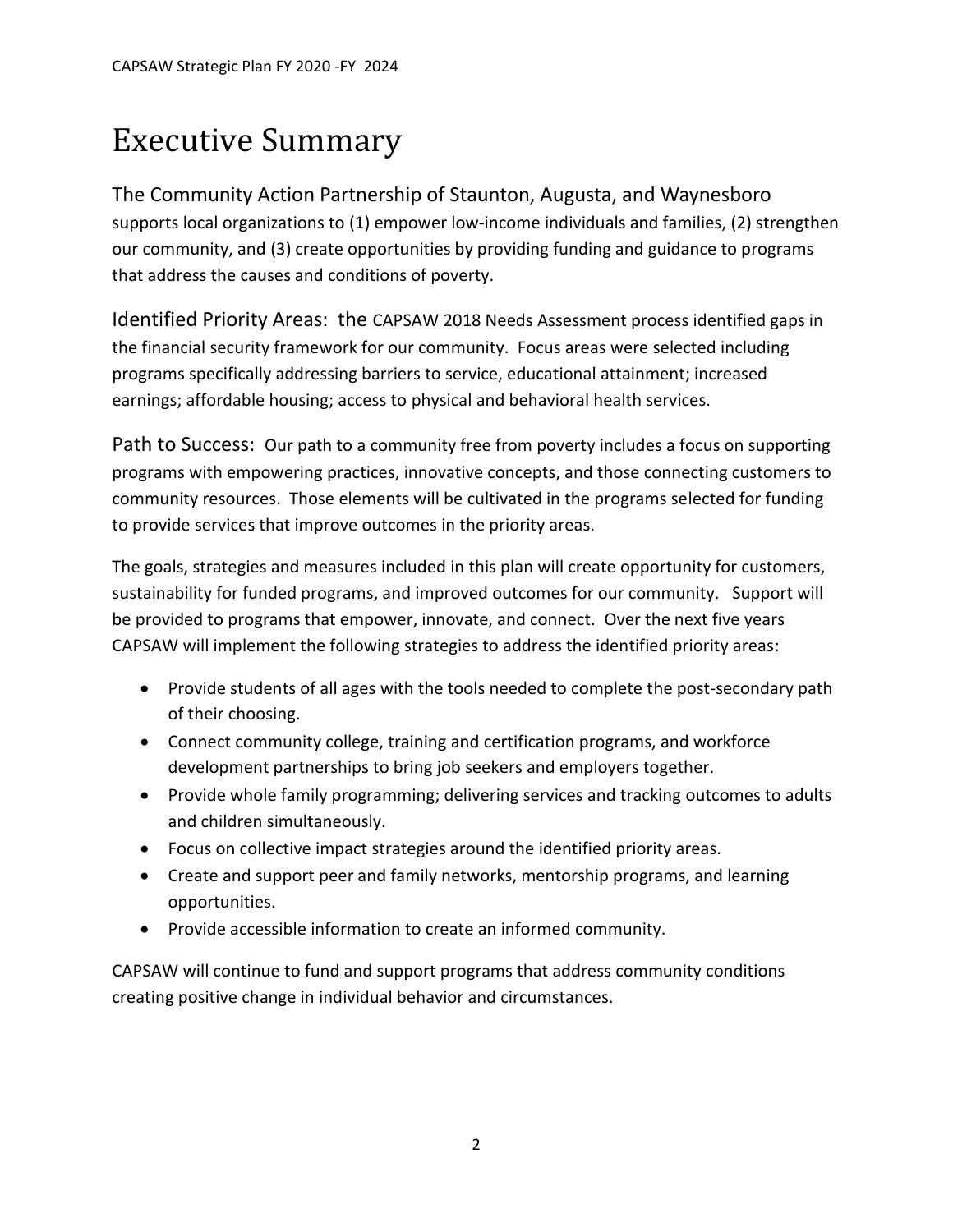# Agency History

The Community Action Partnership of Staunton, Augusta, and Waynesboro, or CAPSAW, was formed in 2009 as a result of newly expanded federal and state dollars designated to serve area citizens living at or below the federal poverty line. The localities of Staunton, Augusta County, and Waynesboro worked together to determine which existing services were most effectively addressing the causes and conditions of poverty specific to the region. Federal Community Services Block Grant funding was combined with state dollars and contributions from the localities served, creating a consolidated funding pool from which support was provided.

Programs are now selected by the Board of Directors through a competitive application process. Once chosen, programs provide quarterly and annual reports and participate in site visits regularly. Oversight helps to enforce accountability and encourages high-performing programs to measure and accurately report their impact on families and communities.

In the most recent five-year period, from 2015 – 2019, CAPSAW provided \$1.4 million in grant funding for services to 18,000 area residents representing 14,000 families. This investment in services saw an estimated economic impact of \$9.5 million in income earned, increased savings, benefits obtained, and costs avoided.

# Methodology and Process

The strategic planning process began immediately following the adoption of the 2018 CAPSAW Needs Assessment report. The Board of Directors participated in staff-facilitated conversations and activities both during regularly scheduled board meetings and additional sessions throughout the 2019 fiscal year. The process began with a review of the Needs Assessment Report and a focus on the Results Oriented Management and Accountability (ROMA) framework. Various worksheets, discussions and prioritization exercises took place throughout the year. Documentation summarizing these efforts are included in the Appendix.

The Board reviewed **"Introduction to Results Oriented Management and Accountability"** PowerPoint presentation developed by the ROMA network for use with community action boards. As a result of this ROMA introduction, the Board began including the Community Action Promise on each agenda and adopted the National Community Action Theory of Change as a guiding document for the planning process.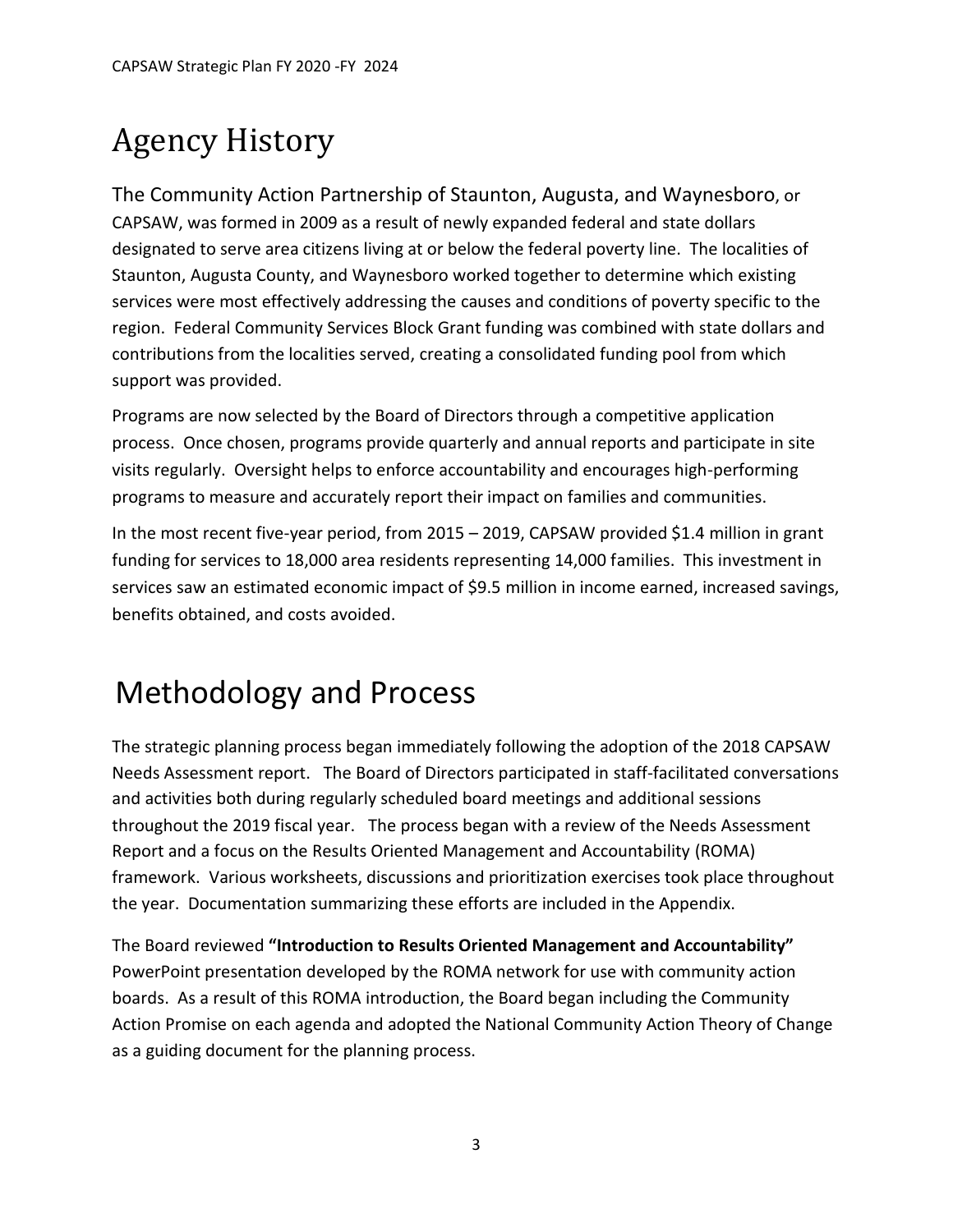CAPSAW Strategic Plan FY 2020 -FY 2024

**Strategic Thinking**: Board members completed a Strategic Plan Worksheet to identify our strengths and weaknesses. Worksheet responses were used throughout this process to help focus discussion, identify themes, and prioritize programming needs. Throughout the strategic planning process Board Members discussed and considered internal and external processes. The aggregated responses can be found in the Appendix. The responses were used to guide the work of the Mission Statement Committee, created at our December 2018 meeting and a new mission statement was adopted in January 2019. A summary of the Mission Statement Committee work can be found in the Appendix.

The Board completed a visioning exercise which resulted in the formation of a Vision Statement Committee. A new vision statement was adopted at our April meeting. A summary of that work can be found in the Appendix.

An Area of Need worksheet was completed by the Board to determine the specific results desired in each focus area. Responses from the customer survey were also included (the aggregated responses can be found in the Appendix). This activity provided guidance in the selection of measures/outcomes for the planning process.

A Strategic Plan Overview was presented to the board at the June meeting. This document contained the proposed Strategies and Activities. Board members prioritized a list of measures associated with each strategy and tied to the focus areas (found in the Appendix). This overview was adjusted to incorporate the selected measures and presented for review in July 2019.

**Research/Continuing Education**: The current Strategic Plan Report Card was reviewed quarterly. The board selected agencies currently funded by CAPSAW about which they were most interested in connecting their impact on our current strategic plan. Those agencies were invited to serve as a host location for a board meeting in order to provide insights into their programs. If their location was not able to serve in that capacity their staff were invited to attend a CAPSAW board meeting and deliver a program overview. The Board reviewed the year- to-date quarterly and locality reports for each agency as well as the previous year's Narrative Report. The impact that each agency had on the current strategic plan was part of the presentation. This process is ongoing. As a result of these presentations, speakers from the Continuum of Care and the Office on Youth were invited to provide additional insights into the specific needs of the area homeless and youth populations.

The 2019 Customer Satisfaction Survey was developed and distributed. Additional questions related to strategic planning were included. The board allowed agencies who submitted their responses in a timely manner to have an extension on second-quarter report due dates. As a

4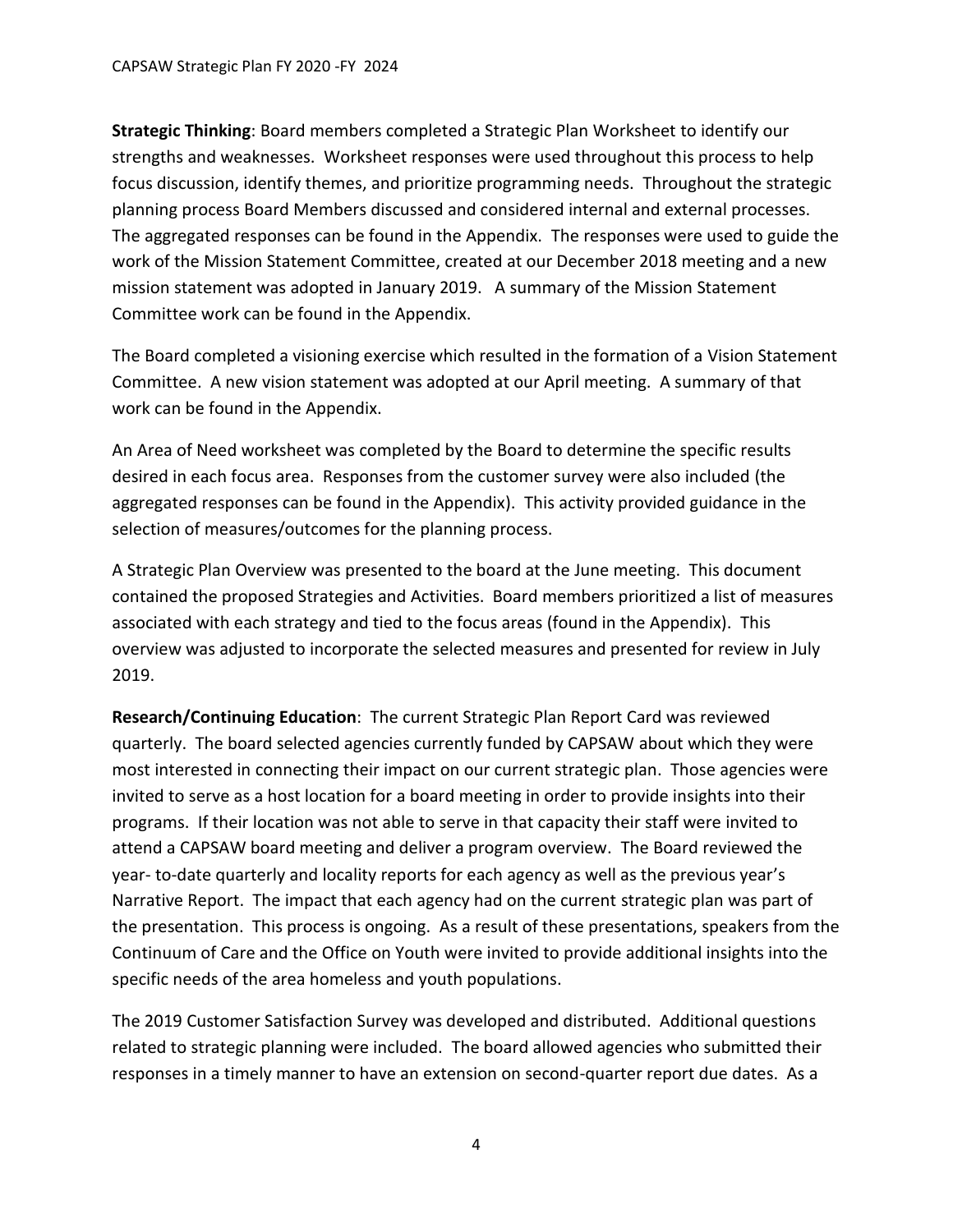result, overall participation rates increased. The aggregated responses can be found in the Appendix.

# Mission and Vision

Mission: Supporting local organizations to empower low-income individuals and families, strengthen our community, and create opportunities by providing funding and guidance to programs that address the causes and conditions of poverty.

Vision: Economic Security for every resident of Staunton, Augusta County, and Waynesboro is attainable through a coordinated network of innovative and collaborative services.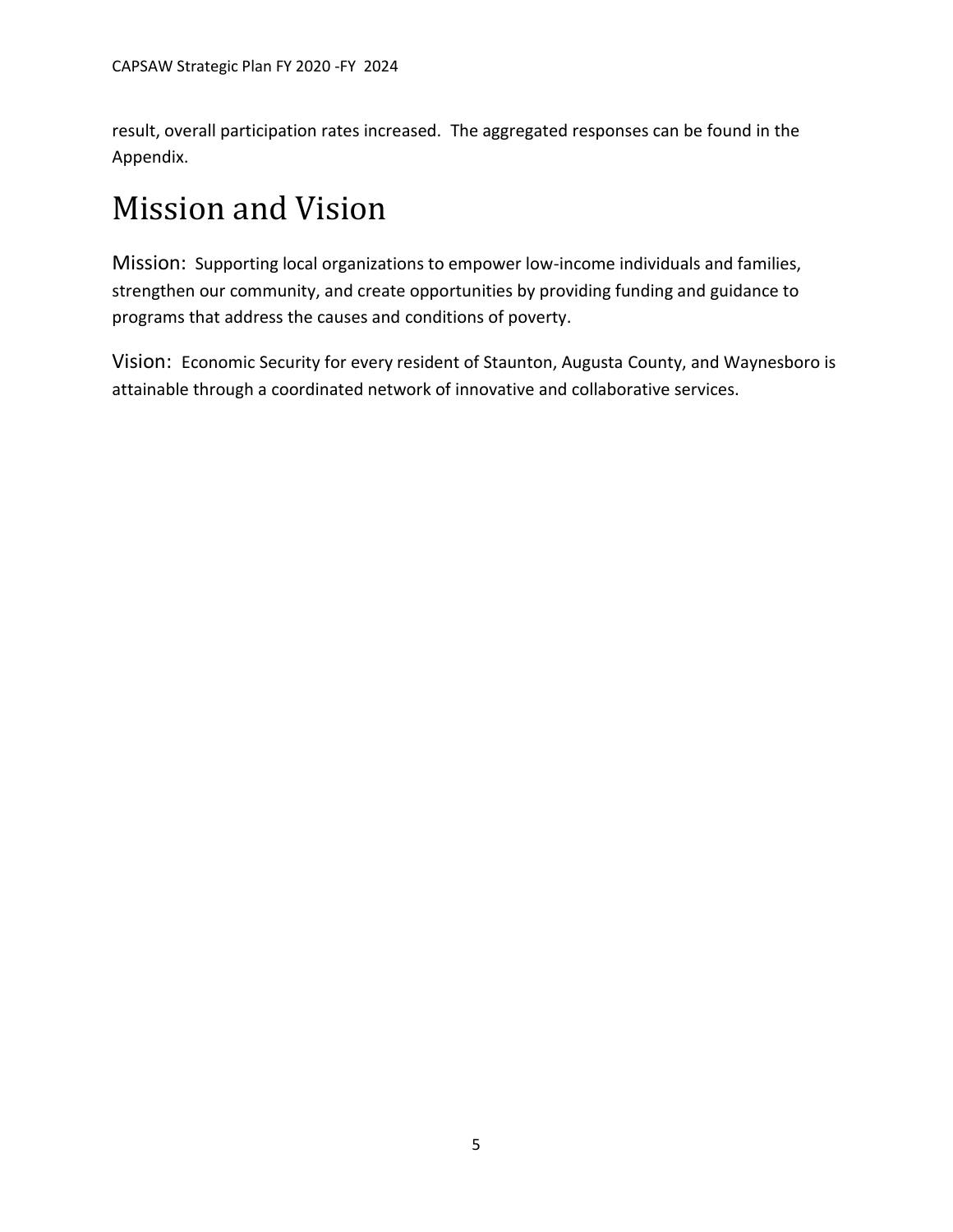# Goals, Strategies, Activities, and Measures

### Goal 1: Individuals and families with low incomes are stable and achieve economic security.

Strategy 1: Provide students of all ages with the tools needed to complete the postsecondary path of their choosing.

Focus Areas: Educational Attainment, Barriers to Service

| <b>Activities</b>                                                                | <b>Measures</b>                                                                                                                                  |
|----------------------------------------------------------------------------------|--------------------------------------------------------------------------------------------------------------------------------------------------|
| Low-income families receive affordable,<br>quality day care, Pre-K, and summer   | # of children $(0 - 5)$ who demonstrate improved<br>emergent literacy skills                                                                     |
| programming for their children.<br>Students access high-quality and affordable   | # of children and youth who demonstrate<br>improved positive attitudes towards learning,<br>including improved attention skills                  |
| K-12 educational services year-round.                                            | # of children (0 to 5) who demonstrate skills for<br>school readiness                                                                            |
| Adult learners enroll in affordable and<br>accessible educational opportunities. | # of children and youth who achieve at basic<br>grade level (academic, social, and other school<br>success skills)                               |
|                                                                                  | # of parents/caregivers that improve their home<br>environments                                                                                  |
|                                                                                  | # of individuals obtaining a recognized<br>credential, certificate, or degree relating to the<br>achievement of educational or vocational skills |
|                                                                                  | % increase in those with a high school diploma                                                                                                   |
|                                                                                  | % increase in those attaining an associate degree<br>and higher                                                                                  |
|                                                                                  | % reduction in individuals reporting "lack of<br>childcare" as an area of concern for adult<br>education                                         |
|                                                                                  | % decrease in 4 <sup>th</sup> grade students with "not<br>proficient or worse" reading skills test results                                       |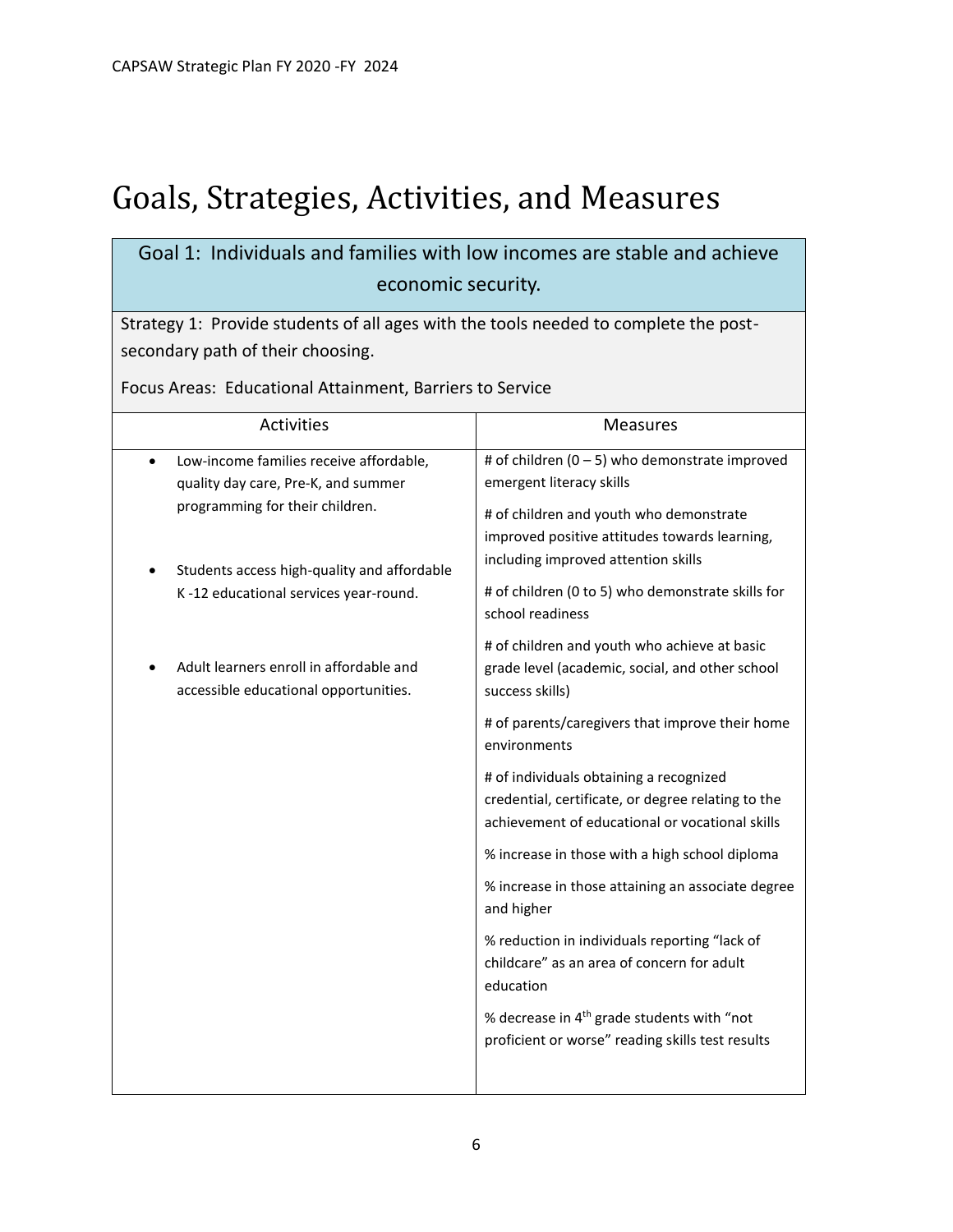### Strategy 2: Connect community college, training and certification programs, and workforce development partnerships to bring job seekers and employers together.

Focus Areas: Barriers to Service, Increased Earnings

| Activities                                                                                                       | Measures                                                                                                                                                     |
|------------------------------------------------------------------------------------------------------------------|--------------------------------------------------------------------------------------------------------------------------------------------------------------|
| Individuals participate in accessible<br>$\bullet$<br>employment training and job skill<br>development services. | # of unemployed youth who obtain employment<br>to gain skills and/or income<br># of unemployed adults who obtain employment                                  |
| Adult learners receive services addressing<br>barriers to success.                                               | # of those newly- employed adults making a<br>living wage or more<br># of those newly employed maintaining                                                   |
|                                                                                                                  | employment for 90 days and longer<br># of employed customers in a career<br>advancement program who entered or<br>transitioned into a position that provided |
|                                                                                                                  | increased income and/or benefits<br>% reduction of individuals reporting that finding<br>a job was "difficult" or "impossible"                               |
|                                                                                                                  | # of individuals who report improved financial<br>well-being                                                                                                 |
|                                                                                                                  | % reduction of individuals reporting a lack of<br>skills for available jobs                                                                                  |
|                                                                                                                  | % decrease in households considered living at<br>the ALICE (Asset Limited Income Restrained<br>Employed) line                                                |
|                                                                                                                  | \$500,000 in total increased income for CAPSAW<br>funded program customers                                                                                   |
|                                                                                                                  |                                                                                                                                                              |
|                                                                                                                  |                                                                                                                                                              |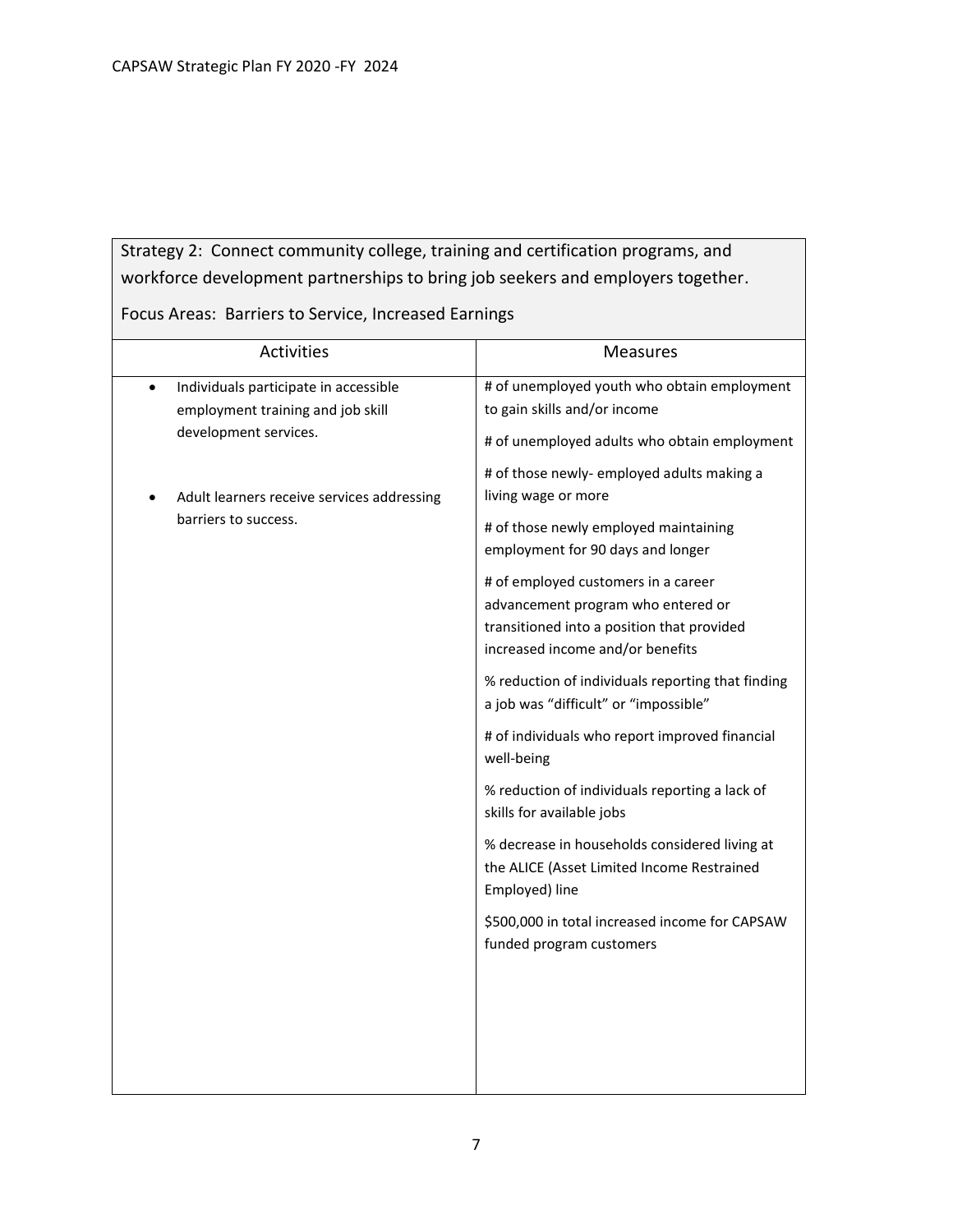### Goal 2: Places where low-income people live are healthy and offer economic opportunity.

Strategy 1: Provide whole-family programming delivering services and tracking outcomes to adults and children simultaneously.

Focus Areas: Barriers to Service, Access to Physical and Behavioral Health Services, Affordable Housing

| <b>Activities</b>                                                                                                                                                                                                                                                                                                                                                                                                             | <b>Measures</b>                                                                                                                                                                                                                                                                                                                                                                                                                                                                                                                                                                                                                                                                                                                                                                                                                                                                                                                        |
|-------------------------------------------------------------------------------------------------------------------------------------------------------------------------------------------------------------------------------------------------------------------------------------------------------------------------------------------------------------------------------------------------------------------------------|----------------------------------------------------------------------------------------------------------------------------------------------------------------------------------------------------------------------------------------------------------------------------------------------------------------------------------------------------------------------------------------------------------------------------------------------------------------------------------------------------------------------------------------------------------------------------------------------------------------------------------------------------------------------------------------------------------------------------------------------------------------------------------------------------------------------------------------------------------------------------------------------------------------------------------------|
| Funded programs will address the social<br>$\bullet$<br>determinants of health including housing,<br>nutrition, physical environment, medical and<br>behavioral services.                                                                                                                                                                                                                                                     | # of households experiencing homelessness who<br>obtained safe temporary shelter<br># of households who obtained safe and<br>affordable housing                                                                                                                                                                                                                                                                                                                                                                                                                                                                                                                                                                                                                                                                                                                                                                                        |
| Funded programs will provide integrated case<br>management services, life skills training,<br>health education, and behavioral health<br>services, reducing barriers to success for low-<br>income families.<br>Funded programs will implement evidence-<br>based programming to improve behavioral<br>and mental health outcomes.<br>Families receive emergency and transitional<br>supports to encourage long-term success. | % increase in those who maintain safe and<br>affordable housing for 90+ days<br># of individuals who achieved and maintained<br>capacity to meet basic needs for 90+ days<br># of individuals who demonstrate improved<br>nutritional skills (e.g. cooking, shopping, and<br>growing food)<br># of individuals who demonstrate improved<br>physical health and well-being<br># of individuals who demonstrate improved<br>mental and behavioral health and well being<br># of parents/caregivers who demonstrate<br>improved sensitivity and responsiveness in their<br>interactions with children and dependents<br># of seniors, those with disabilities, and/or those<br>with chronic illnesses who maintain an<br>independent living situation<br># of households who experience improved<br>health and safety due to improvements in their<br>homes<br># of households with improved energy<br>efficiency/energy-burden reduction |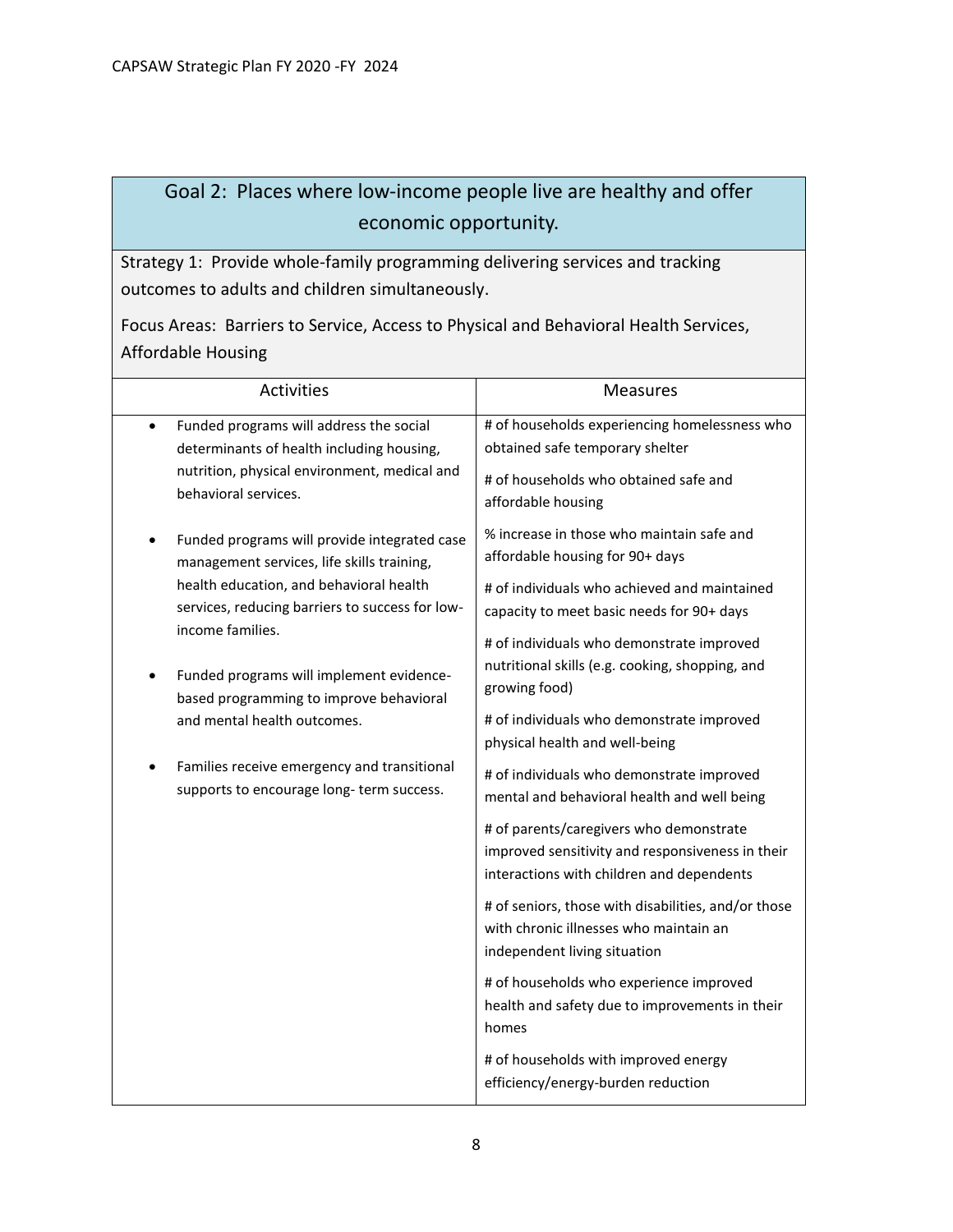| % reduction in households reporting                                                                        |
|------------------------------------------------------------------------------------------------------------|
| experiencing a behavioral-health concern in the                                                            |
| past year                                                                                                  |
| % reduction in individuals reporting they were<br>"rarely" or "never" able to find emergency<br>assistance |
| % reduction in reported number of cost-<br>burdened households                                             |
| \$875,000 in benefits accessed by CAPSAW<br>funded program customers                                       |

Strategy 2: Design collective-impact strategies around the identified focus areas.

|                        | Focus Areas: Barriers to Service, Affordable Housing, Access to Physical & Behavioral |
|------------------------|---------------------------------------------------------------------------------------|
| <b>Health Services</b> |                                                                                       |

| Activities                                                                                                                                                                     | <b>Measures</b>                                                                                                                                                                                                                                              |
|--------------------------------------------------------------------------------------------------------------------------------------------------------------------------------|--------------------------------------------------------------------------------------------------------------------------------------------------------------------------------------------------------------------------------------------------------------|
| CAPSAW will create separate funding<br>opportunities for programs providing<br>integrated case-management services and                                                         | % increase in funded programs producing<br>outcomes to address more than one CAPSAW<br>focus area                                                                                                                                                            |
| those providing emergency/quality- of-life<br>services.                                                                                                                        | % increase in funded programs measuring impact<br>on multiple members of the same household or<br>family                                                                                                                                                     |
| CAPSAW will support sustainability efforts for<br>funded programs through training, technical<br>support, and information distribution.                                        | % increase in programs meeting targeted<br>outcomes within 20%                                                                                                                                                                                               |
| CAPSAW will secure funding to develop new<br>and innovative services in response to<br>identified needs and community trends.                                                  | # of accessible and affordable education assets<br>or resources added to the community for<br>children, youth, and adults<br># of safe and affordable housing units developed<br># of safe and affordable housing units                                      |
| CAPSAW will establish and/or support action<br>groups to develop mutually reinforcing<br>activities to achieve shared measures and<br>common goals related to the focus areas. | maintained and/or improved<br># of accessible and affordable<br>behavioral/mental-health assets created and/or<br>maintained<br># of accessible and affordable physical health<br>assets created and/or maintained<br>% decrease in obesity rates for adults |
|                                                                                                                                                                                | % decrease in uninsured families                                                                                                                                                                                                                             |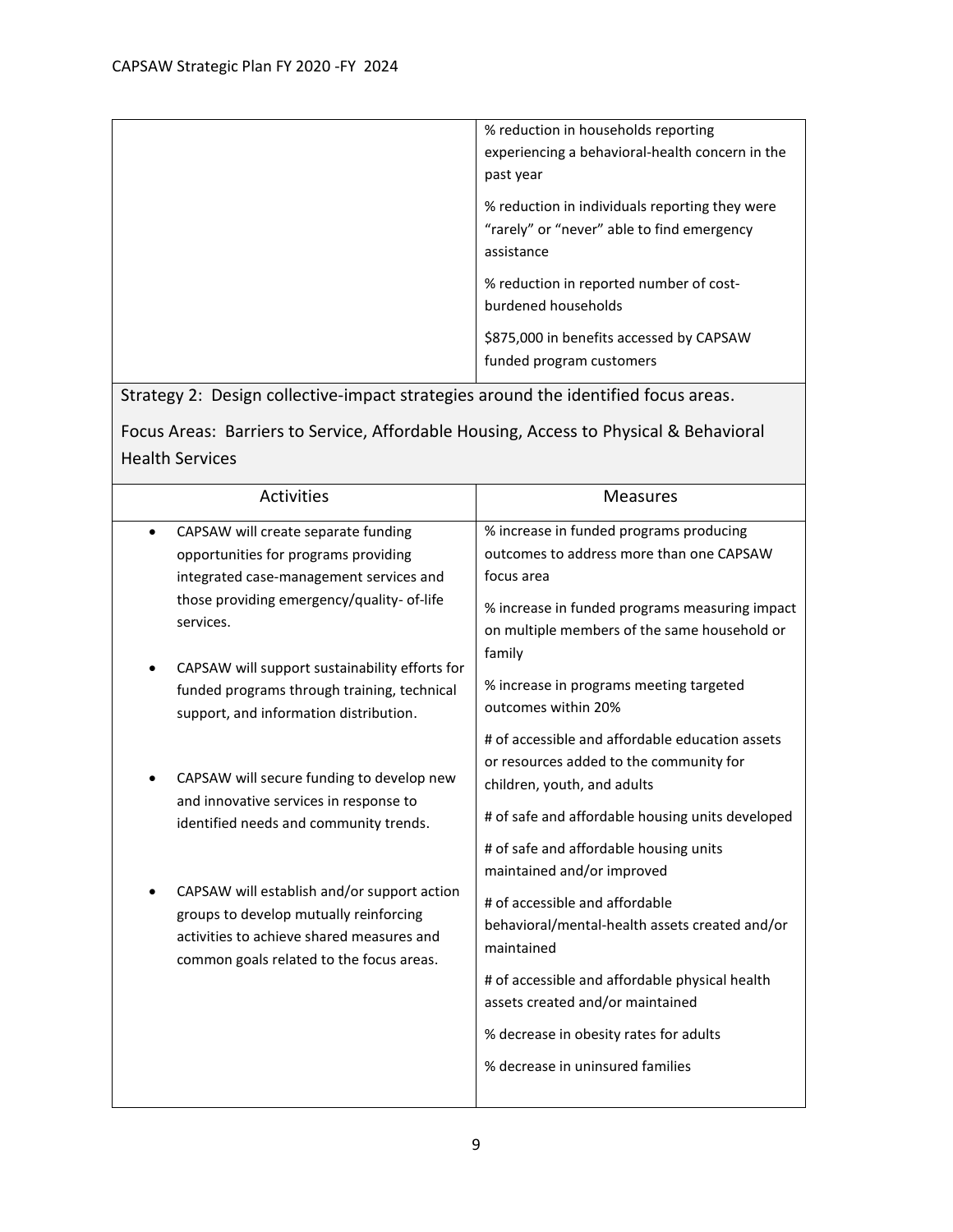|                                                                                                                                                                                                                                                                                                                                                                               | % decrease in teen pregnancy rates<br>% decrease in number of children and adults at<br>or below the poverty line<br>Improvements in locality rankings in County<br><b>Health Rankings</b>                                                                                                                                                                                                                                                                                                    |  |
|-------------------------------------------------------------------------------------------------------------------------------------------------------------------------------------------------------------------------------------------------------------------------------------------------------------------------------------------------------------------------------|-----------------------------------------------------------------------------------------------------------------------------------------------------------------------------------------------------------------------------------------------------------------------------------------------------------------------------------------------------------------------------------------------------------------------------------------------------------------------------------------------|--|
| Goal 3: People with low incomes are engaged and active in building<br>opportunities.                                                                                                                                                                                                                                                                                          |                                                                                                                                                                                                                                                                                                                                                                                                                                                                                               |  |
| Strategy 1: Create and support peer and family networks, mentorship programs, and<br>learning communities.<br>Focus Area: Barriers to Service                                                                                                                                                                                                                                 |                                                                                                                                                                                                                                                                                                                                                                                                                                                                                               |  |
| <b>Agency Activities</b>                                                                                                                                                                                                                                                                                                                                                      | <b>Measures</b>                                                                                                                                                                                                                                                                                                                                                                                                                                                                               |  |
| Funded programs will demonstrate the<br>involvement of program customers in the<br>development, design, and delivery of<br>services.<br>Funded programs will support diversity and<br>equity in programming and leadership.<br>Funded programs will create intentional<br>opportunities for community service and<br>development of leadership skills for their<br>customers. | # of funded-program customers who increase<br>skills, knowledge, and ability to enable them to<br>improve conditions in their community<br>% increase in volunteer hours donated in support<br>of CAPSAW-funded programs<br># and % increase in programs reporting<br>volunteer hours quarterly<br>% increase in hours donated by program<br>customers in support of CAPSAW-funded<br>strategies<br>% increase in funded programs using customer<br>feedback to design and implement services |  |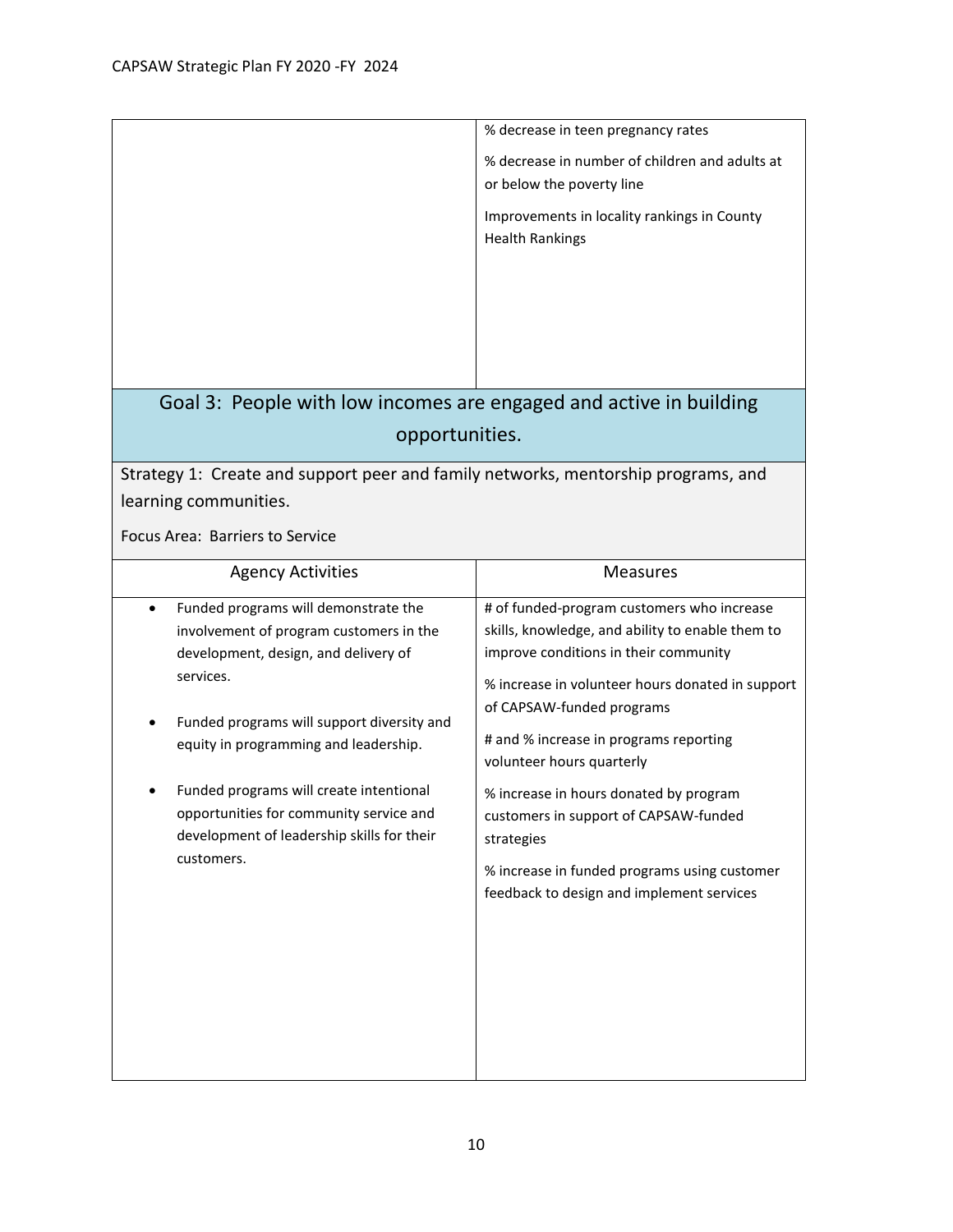### Strategy 2: Provide accessible information to create an informed community.

#### Focus Area: Barriers to Service

| <b>Agency Activities</b>                                                                                                                                                                                                                                                                                                                                                                                                                                               | Measures                                                                                                                                                                                                                                                                                                                                                                                                                                                    |
|------------------------------------------------------------------------------------------------------------------------------------------------------------------------------------------------------------------------------------------------------------------------------------------------------------------------------------------------------------------------------------------------------------------------------------------------------------------------|-------------------------------------------------------------------------------------------------------------------------------------------------------------------------------------------------------------------------------------------------------------------------------------------------------------------------------------------------------------------------------------------------------------------------------------------------------------|
| CAPSAW will Improve information<br>distribution to be more current, interactive,<br>informative, and useful to our customers.<br>CAPSAW will secure increased funding to<br>support initiatives as directed by the elected<br>bodies served.<br>Funded programs will participate in<br>educational and technical support<br>programming.<br>CAPSAW will strengthen relationships with<br>local, state, and federal elected officials<br>through regular communication. | % of funded programs reporting that they<br>understand CAPSAW reporting requirements<br>% of funded programs correctly submitting<br>required reports quarterly/annual average<br>\$ and % increase in CAPSAW funding<br>\$15 Million in reported Economic Impact of<br>CAPSAW on region served<br># of technical-assistance requests fulfilled by<br>CAPSAW staff<br># of educational/networking opportunities<br>provided<br># of partners represented at |
| CAPSAW will develop regular distribution of<br>outreach materials with focus on client<br>outcomes, community needs and program<br>management information.                                                                                                                                                                                                                                                                                                             | educational/networking events<br>% increase funded programs with a minimum of<br>one ROMA trained Board Member<br>% increase funded programs with more than one<br>ROMA trained staff                                                                                                                                                                                                                                                                       |
| CAPSAW will secure increased funding to<br>support initiatives as directed by the elected<br>bodies served.<br>Funded programs will implement<br>communication plans to share their program<br>outcomes, needs and connect with potential<br>customers.                                                                                                                                                                                                                | # and % of CSBG standards judged met "beyond<br>compliance"<br>% increase in funded programs reporting a<br>minimum of three months of cash reserves<br># and % of funded programs reporting an<br>increase in total agency income                                                                                                                                                                                                                          |
| Funded programs will maintain a minimum of<br>one ROMA trained staff member.                                                                                                                                                                                                                                                                                                                                                                                           |                                                                                                                                                                                                                                                                                                                                                                                                                                                             |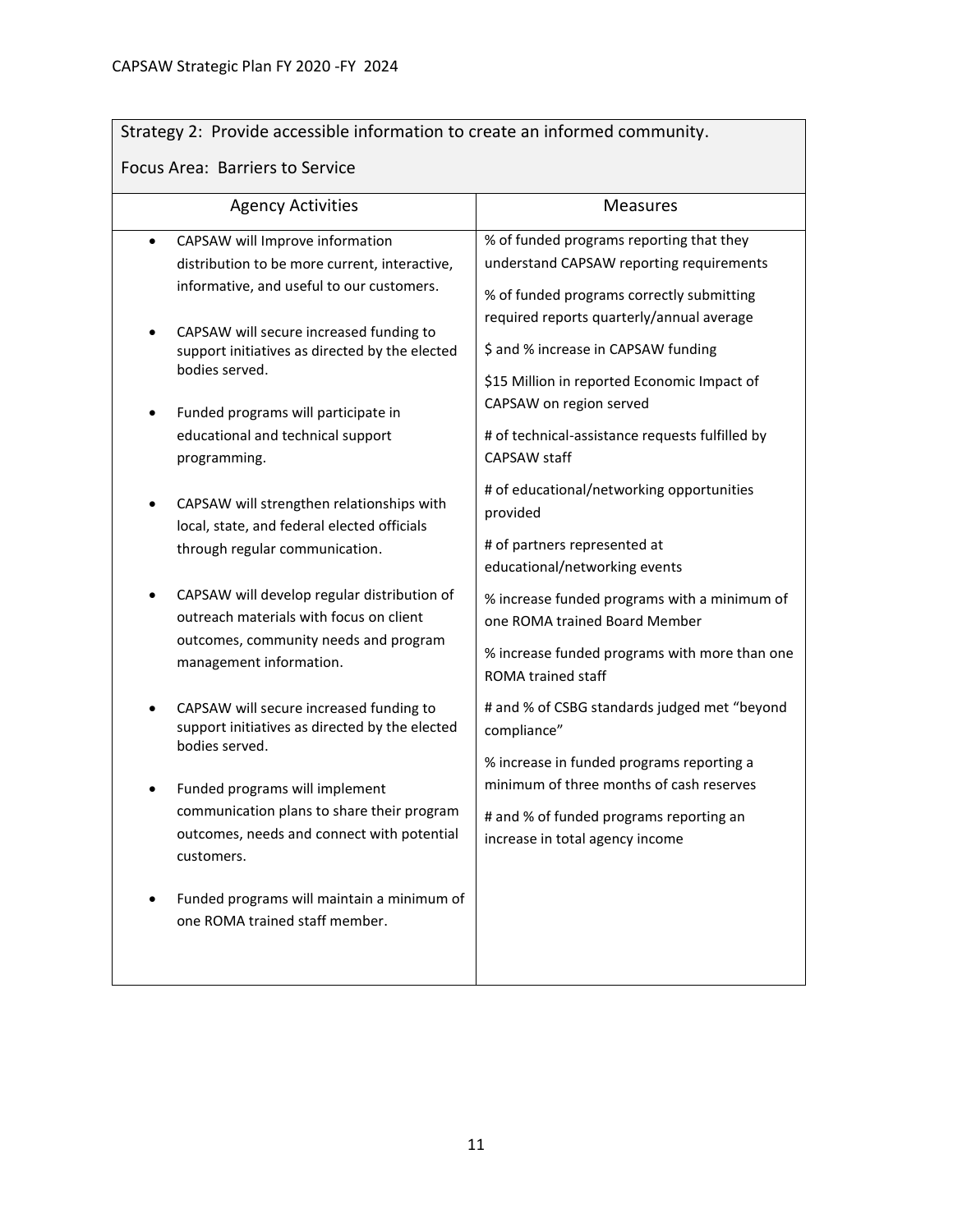# Implementation and Accountability

A Strategic Plan Report Card will be developed and reviewed quarterly as data and reports are received. The annual work plan will be developed each fiscal year and will be reviewed as part of the foundational document review process. This process will include opportunities for adjustment as determined by the board of directors.

Staff have developed a work plan based on the strategies, activities, and measures described. The work plan includes the following elements:

- Strategies and activities with action steps
- Baseline data on measures where possible
- Staff responsible for specific action steps and timelines for completion.

The board will receive regular updates on the work plan integrated with the annual community action plan goals as developed for Community Service Block Grant funding.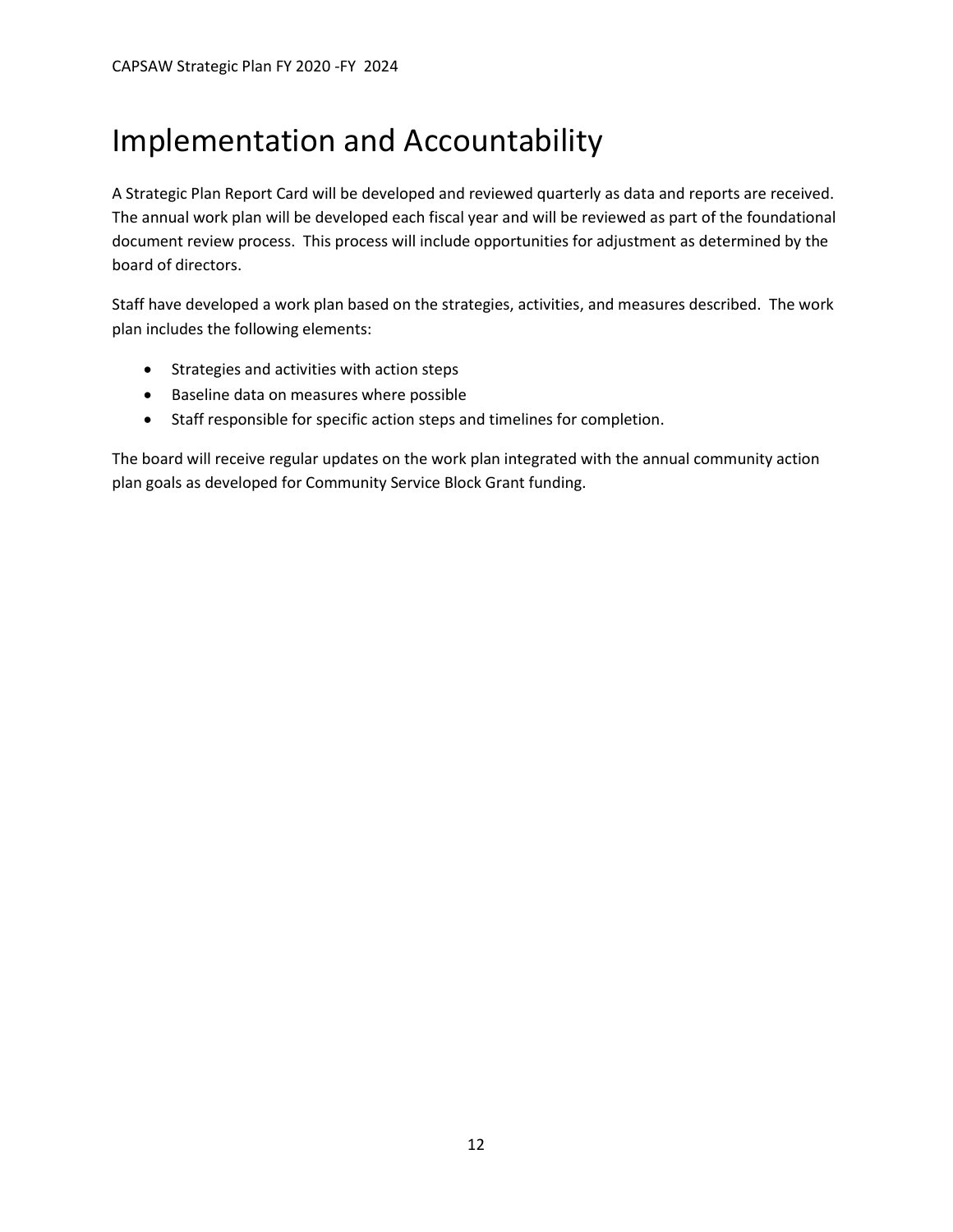# Appendix

The following pages contain the worksheets, discussion summaries and other efforts that were part of our strategic planning processs. Responses are included as they were submitted with minimal edits for clarity of content.

### Strategic Plan Worksheet Summary Responses

#### **Introduction and Purpose:**

#### **What problem does CAPSAW seek to solve?**

- CAPSAW helps individuals and families to move from being dependent on others for financial and social needs to be self-sufficient.
- Lack of resources and opportunities available to enable everyone in our area to be financially self-sufficient
- Reducing and/or eliminating poverty within Staunton, Waynesboro and Augusta County.
- Eliminate barriers to economic security

#### **Why do I believe this problem needs to be addressed?**

- In order for families to break the cycle of poverty and dependency on agencies and other family members programs have to be developed to help them learn they can be independent.
- Still too many residents working hard, accessing services available and still finding barriers
- Enable low-income individuals and families to gain financial independence, improve their quality of life and more fully become involved in their communities.
- For the good of the struggling individuals as well as the community at-large

#### **Do I honestly believe we have the answer to that problem? (elaborate)**

- I believe that well-planned programs for children and education for parents can make a difference. Even the youngest learner needs to see that hard work and independence will get them what they need. They may not see that in their own families.
- I do not believe that we have a full answer because we have limited resources and limited control of outside factors (e.g., health problems could severely limit individuals' potential for selfsufficiency, but we don't/can't provide health care). However, we can help.
- We have a significant part of the answer in working with eligible community nonprofits who in turn work with low-income individuals and families.
- I think we need to look at the culture of poverty.

#### **What changes do I believe CAPSAW can affect?**

• I believe CAPSAW can help families understand that the community is willing to help provide the scaffolding to help them reach goals to be self-sufficient.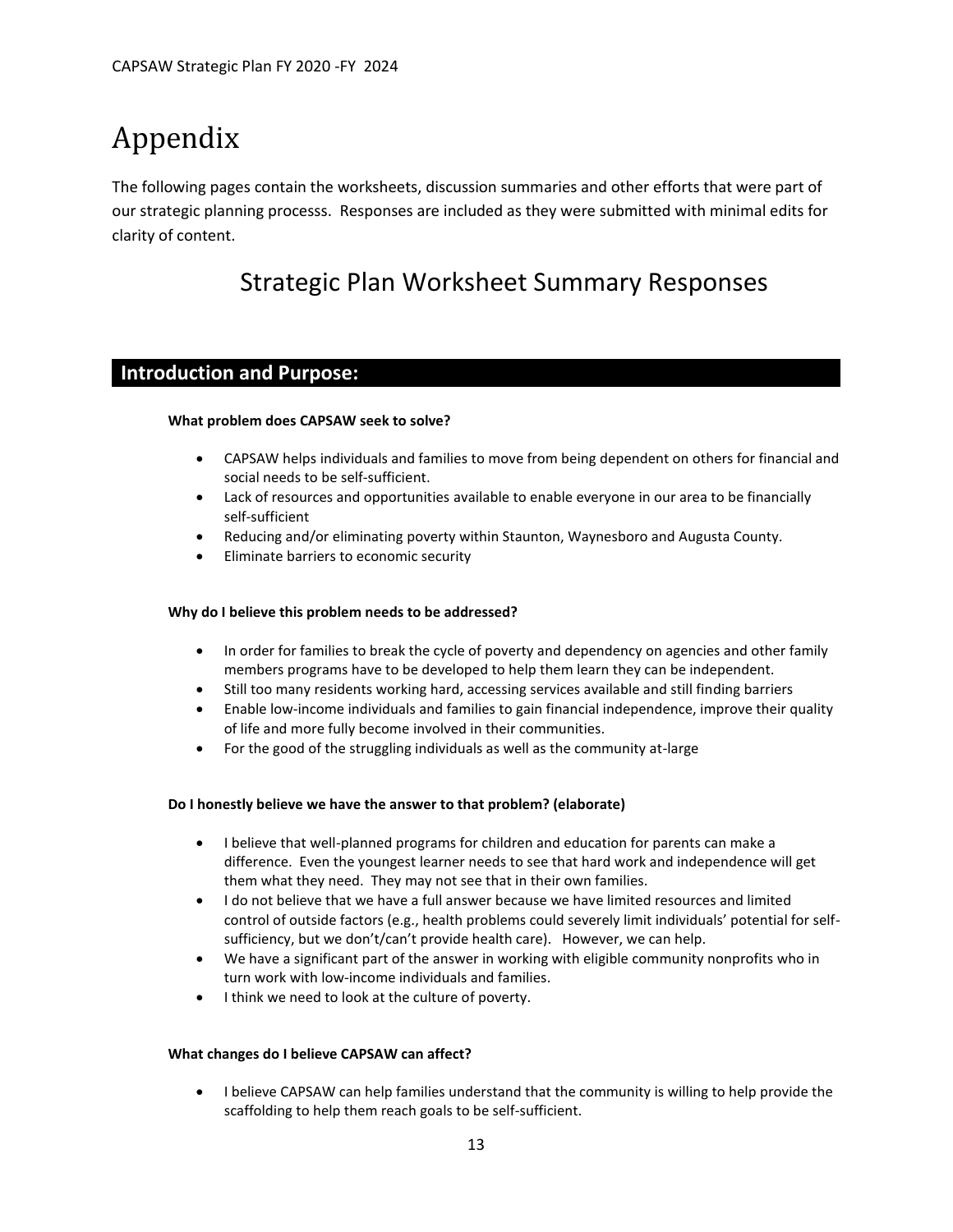- Not sure- helping people not slip lower but not necessarily climb out
- Strengthen community nonprofits
- Increased accountability
- Measurable results oriented
- Small amounts of support for people who need it and who are aware of the resources

#### **What are CAPSAW's greatest strengths?**

- The partnerships that have been developed and the commitment to maintaining them.
- Funds other agencies that actually work with the clients every day and thus are able to support those who are most knowledgeable
- CAPSAW Director
- Organizational Structure (board of directors)
- Local gov't commitment
- Community needs assessment
- **Resources (CSBG, TANF, Local match etc.)**
- Strategic Planning (going forward)
- Wisdom
- Vision
- Compassion
- Combined knowledge

#### **What are CAPSAW's weaknesses or threats?**

- Making sure all applicants are complying with the mission and vision.
- Without a broader social system with problems being addressed by multiple fronts, CAPSAW's work may be insufficient to even counter, let alone help with, outside forces and systems.
- Minimal firsthand perspective from local citizens struggling with poverty
- Changing culture of poverty
- Hand up, not a handout (Love Inc.)

#### **How would things be different for our community if my dream came true?**

- Parents would care for their children appropriately. Drugs would not be an issue. Everyone would want to work hard.
- What dream? If we had a broader and more holistic social safety net? Then there may be a very limited need for CAPSAW (or it could expand to cover other quality of life services that we currently aren't able to address due to more basic needs).
- Personal responsibility
- A way out of poverty for every family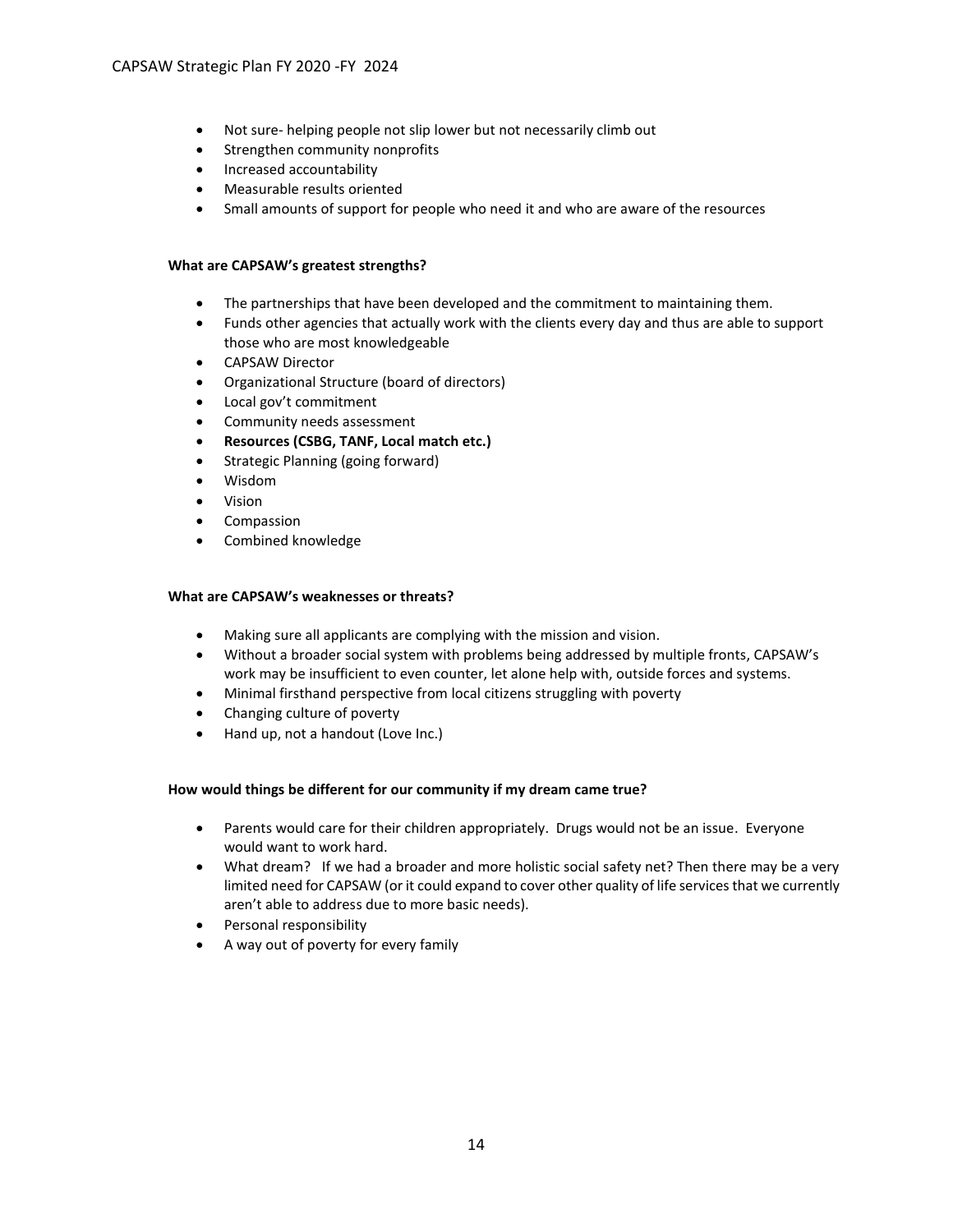| <b>ACTION</b>                                                                                                                                                                                                                                                                                                                                                                                                                             |                                                                                                                                                                                                  |  |
|-------------------------------------------------------------------------------------------------------------------------------------------------------------------------------------------------------------------------------------------------------------------------------------------------------------------------------------------------------------------------------------------------------------------------------------------|--------------------------------------------------------------------------------------------------------------------------------------------------------------------------------------------------|--|
| Description                                                                                                                                                                                                                                                                                                                                                                                                                               | What are our highest-value activities? What are the things that CAPSAW<br>does that accounts for most of the value of our work? Which of our<br>activities contribute the greatest value?        |  |
| Job skills<br>Legal aid<br>Youth activities<br>Support eligible community organizations in addressing the most critical needs<br>Effective service delivery<br>Strengthening partnerships and increased collaboration<br>Individual lives changed and our communities strengthened<br>The small grants that we started recently giving out for emergency services<br>Funding groups that directly aid children and families with children |                                                                                                                                                                                                  |  |
| <b>RESULTS</b>                                                                                                                                                                                                                                                                                                                                                                                                                            |                                                                                                                                                                                                  |  |
| Description                                                                                                                                                                                                                                                                                                                                                                                                                               | What are our key result areas? What are the specific results that we have<br>to get in order to do our work in an excellent fashion? Of all those key result<br>areas, which are most important? |  |
| What gets measured gets done<br>Number of individuals obtaining a job<br>Number of those who maintain it<br>Number receiving job skills training<br>Effectiveness of services received<br>Ways out of financial holes (credit, high rent)<br>Job opportunities<br>Culture change<br>We have to improve lives in a tangible way with lasting effects                                                                                       |                                                                                                                                                                                                  |  |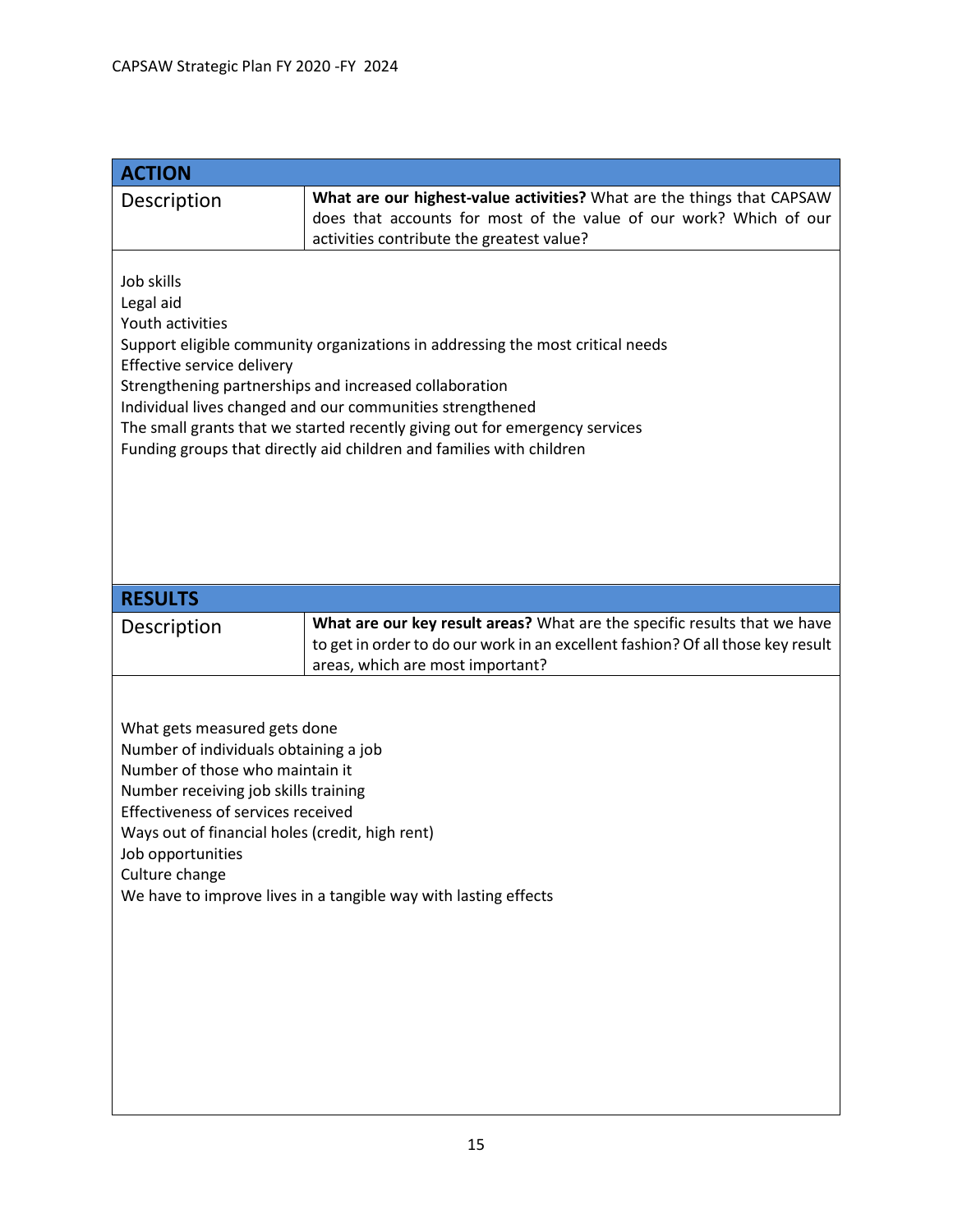| <b>KEY INTERACTIONS</b> |                                                                                                                                                                                                                                                        |
|-------------------------|--------------------------------------------------------------------------------------------------------------------------------------------------------------------------------------------------------------------------------------------------------|
| Description             | What can CAPSAW, and only CAPSAW, do that if done well will make a<br>real difference? If we don't do it, it won't be done. Doing this task, doing it<br>well, and doing it promptly can have a major impact on our Community.                         |
| have a unique impact    | Housing? Jobs? Legal Aid? School retention? Lots of overlap in the community, not sure where we can<br>Continue to help strengthen community-based organizations<br>Make decisions regarding awarding federal money to groups that need it in our area |

| <b>EFFICIENCY</b>                                                                                                                       |                                                                                                      |  |
|-----------------------------------------------------------------------------------------------------------------------------------------|------------------------------------------------------------------------------------------------------|--|
| Description                                                                                                                             | What is the most valuable use of our time? This is the key question in                               |  |
|                                                                                                                                         | efficiency and effectiveness. PLEASE COMPLETE IN LIST FORM!                                          |  |
|                                                                                                                                         |                                                                                                      |  |
|                                                                                                                                         | Exercises like this to help us figure out our most bang for our buck                                 |  |
| Best use of resources                                                                                                                   |                                                                                                      |  |
|                                                                                                                                         | Learning about the objectives, operations and needs of the groups that we support                    |  |
| met                                                                                                                                     | Investigating other needs in our community that are not being met and attempting to help get them    |  |
|                                                                                                                                         | Reevaluating the distribution of the money awarded and making sure that our decisions are based on   |  |
|                                                                                                                                         | the most up-to-date information regarding the two points above                                       |  |
|                                                                                                                                         |                                                                                                      |  |
| From Customer Survey:                                                                                                                   |                                                                                                      |  |
|                                                                                                                                         | Assist youth on their path to financially stable futures by providing funding to agencies that offer |  |
| educational support                                                                                                                     |                                                                                                      |  |
| Continue to serve those below the poverty line with special focus on those with disabilities<br>Support for early childhood programming |                                                                                                      |  |
|                                                                                                                                         |                                                                                                      |  |
| Financial support for orgs serving low income                                                                                           |                                                                                                      |  |
| Build and support local resources for low-income residents<br>Continue to provide needs assessment data                                 |                                                                                                      |  |
| Increase opportunity for self-sufficiency for those in need                                                                             |                                                                                                      |  |
| Support for financial security /planning for low-income adults                                                                          |                                                                                                      |  |
| Support of collaboration efforts between organizations                                                                                  |                                                                                                      |  |
| Advocate for needs of low income                                                                                                        |                                                                                                      |  |
| Serve children and their families                                                                                                       |                                                                                                      |  |
| Support for those impacted by poverty: homelessness, domestic violence, food insecurity, etc.                                           |                                                                                                      |  |
| VITA (Volunteer Income Tax Assistance)                                                                                                  |                                                                                                      |  |
| Positively impact poverty in our community                                                                                              |                                                                                                      |  |
|                                                                                                                                         |                                                                                                      |  |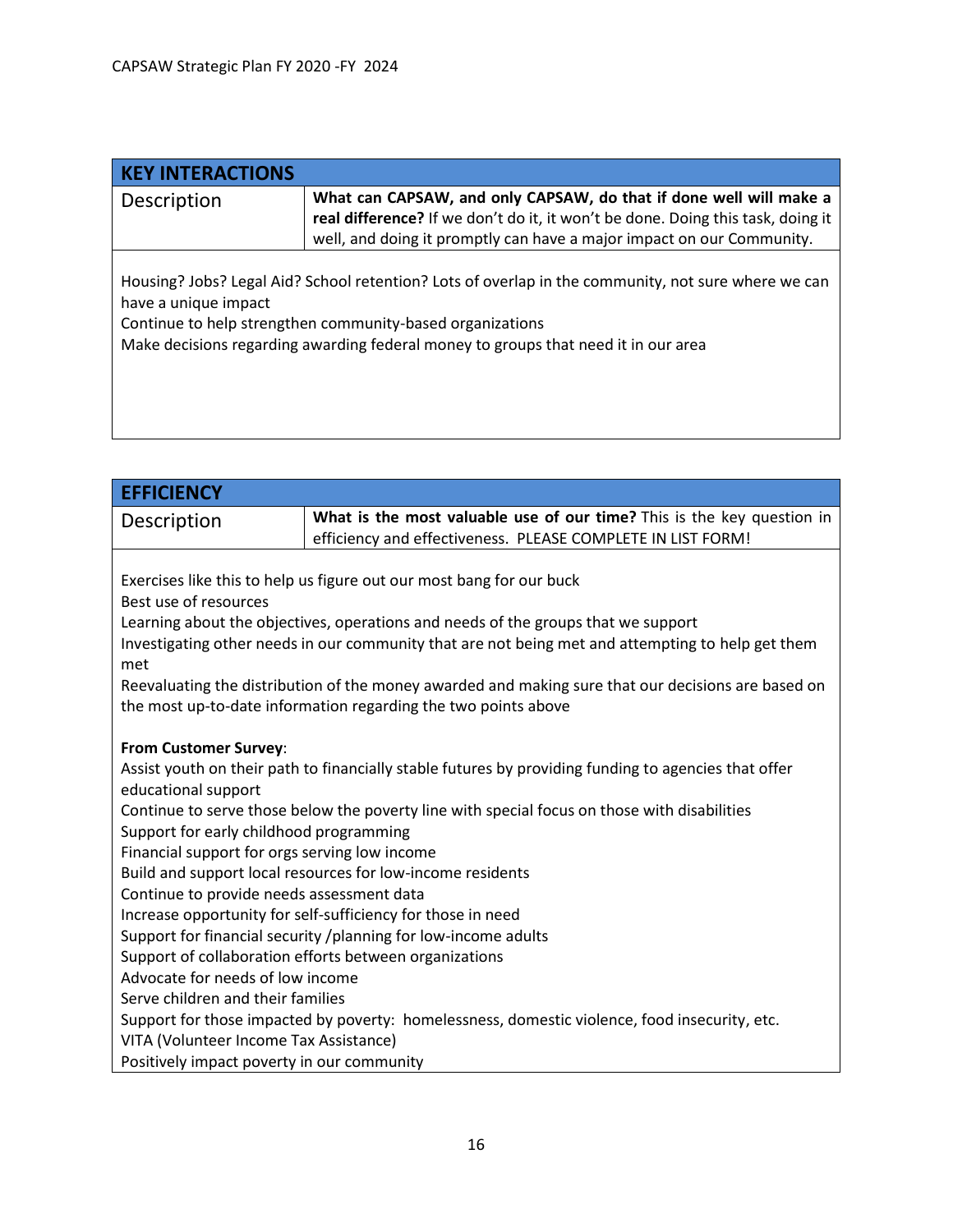### Mission Statement Discussion Summary:

Mission Statement Questions (ROMA):

- Is the population to be served identified? Does the mission identify low-income or other designation? Is there a geographic target?
- Can you tell from the mission statement the types of services that are administered by the agency?
- Are the expected outcomes clearly stated? Can you tell what will change?
- Is there any identification of relationships with other organizations that show the connections to help further its mission?

Current Mission: Empowering individuals and families to move from economic and social dependency to self-sufficiency.

Current Vision: Economic security for every resident of Staunton, Augusta County, and Waynesboro.

Responses from the Strategic Plan worksheet are listed below. Board members reviewed and discussed additional ideas which are included below.

Population Served:

- individuals and families
- enable everyone in our area
- Staunton, Waynesboro, and Augusta County
- families
- residents
- low-income individuals and families
- struggling individuals as well as the community at large

Types of Services:

- provide the scaffolding to help them reach goals to be self-sufficient.
- strengthen community nonprofits
- funds
- resources (CSBG, TANF, Local match etc.)
- support for early-childhood programming
- financial support for orgs serving low-income people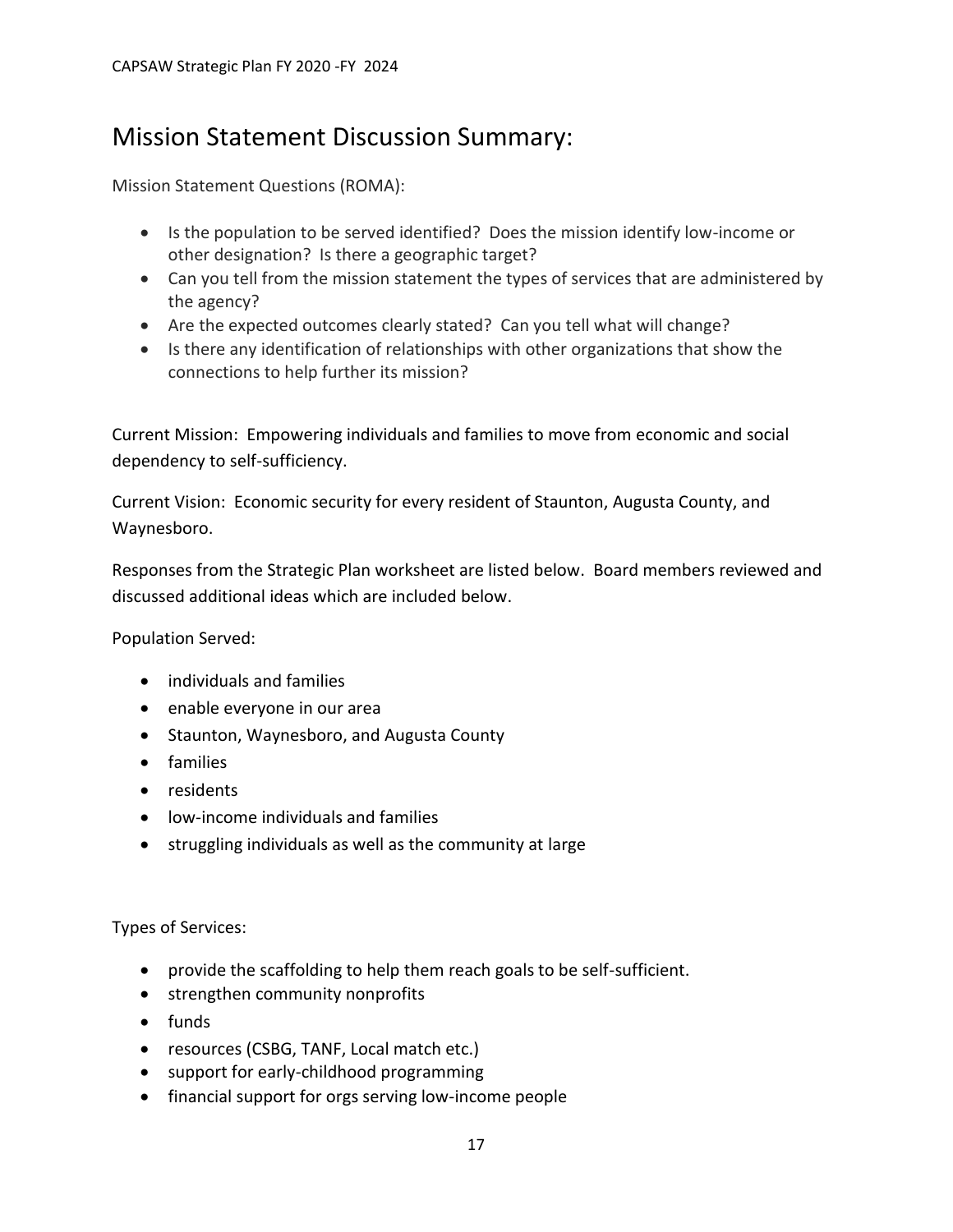- build and support local resources for low-income residents
- continue to provide needs assessment data
- support of collaboration efforts between organizations
- advocate for needs of low-income residents
- provide funding to agencies that offer educational support
- support eligible community organizations in addressing the most critical needs

Expected Outcomes:

- positively impact poverty in our community
- increase opportunities for self-sufficiency for those in need
- we have to improve lives in a tangible way with lasting effects
- strengthen partnerships and increased collaboration
- individual lives changed and our communities strengthened
- gain financial independence, improve their quality of life, and more fully become involved in their communities
- being self-sufficient
- everyone in our area to be financially self-sufficient
- eliminate barriers to economic security

Relationships:

- help
- enable
- working with
- partnerships

Mission Statement Committee presented several options at the January 2019 board meeting, resulting in the acceptance of a new Mission Statement.

*Supporting local organizations to empower low-income individuals and families, strengthen our community, and create opportunities by providing funding and guidance to programs that address the causes and conditions of poverty.*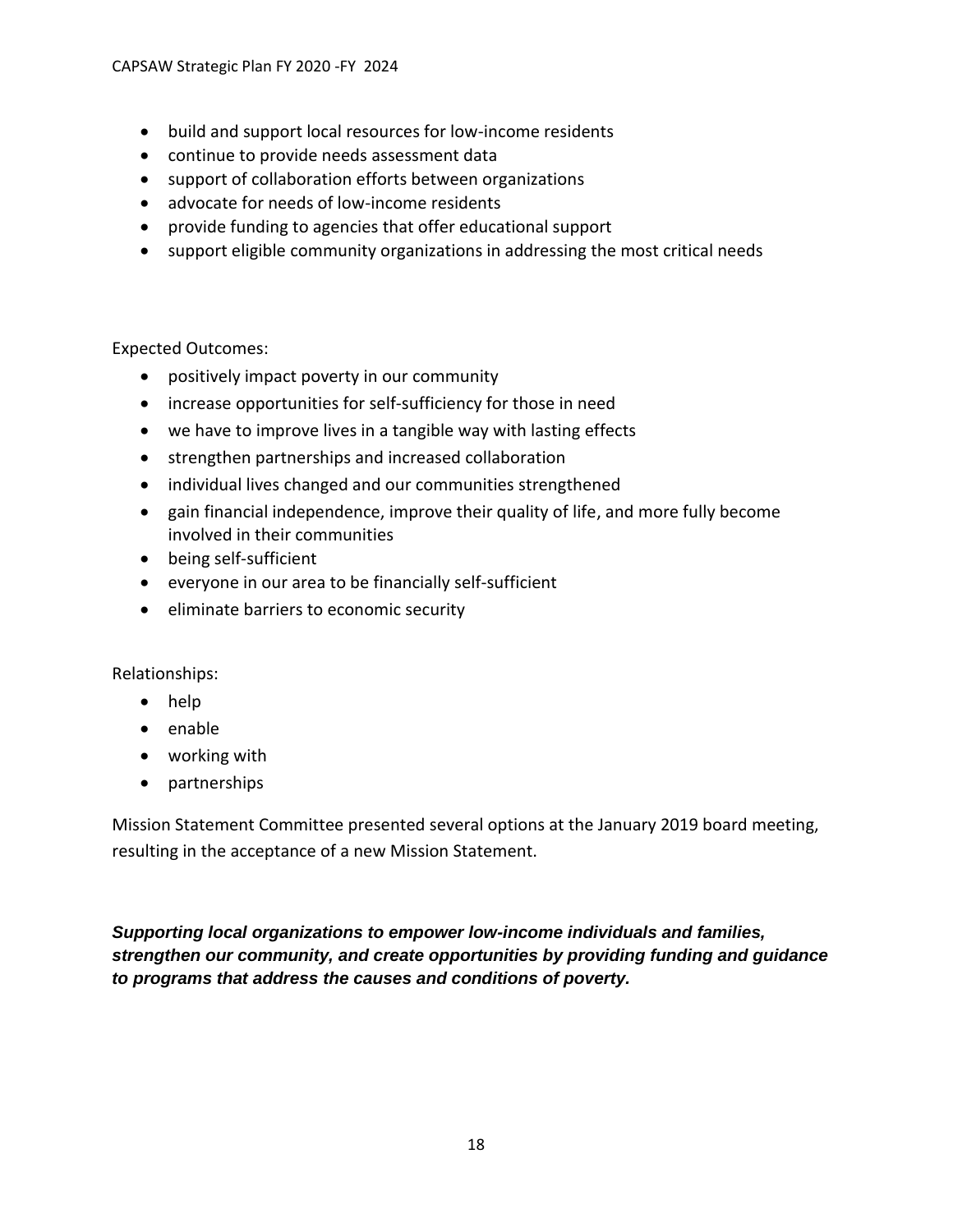### Visioning Activity Responses

Vision Statement: A statement describing the clear and inspirational long-term desired change resulting from an organization's or program's work.

CAPSAW Mission Statement: Supporting local organizations to empower low-income individuals and families, strengthen our community, and create opportunities by providing funding and guidance to programs that address the causes and conditions of poverty.

Visioning Activity Responses:

*CAPSAW will be the catalyst for programs in SAW to improve the quality of life for all SAW residents*

*Economic Stability*

*Increased independence*

*A need less community- lack of (everything like shelter, education, employment, hunger) eliminated*

*Individuals will take/have pride in their accomplishments and no longer feel the stigma or challenges associated with poverty* 

*Increase self-esteem.*

*End poverty. Economic and physical well-being that enables all people in the region to move beyond focusing on immediate needs to consider longer-term aspirations.*

*Successfully reached out and touched, empowered, and assisted youth and families in our region to attain an education and build a family environment from the ground up.*

*Economic Security*

*Empowering individuals and families to access community resources and benefit from to help break the cycle of poverty.*

*Current CAPSAW Vision Statement*: Economic Security for every resident of Staunton, Augusta County and Waynesboro is attainable through a coordinated network of innovative and collaborative services.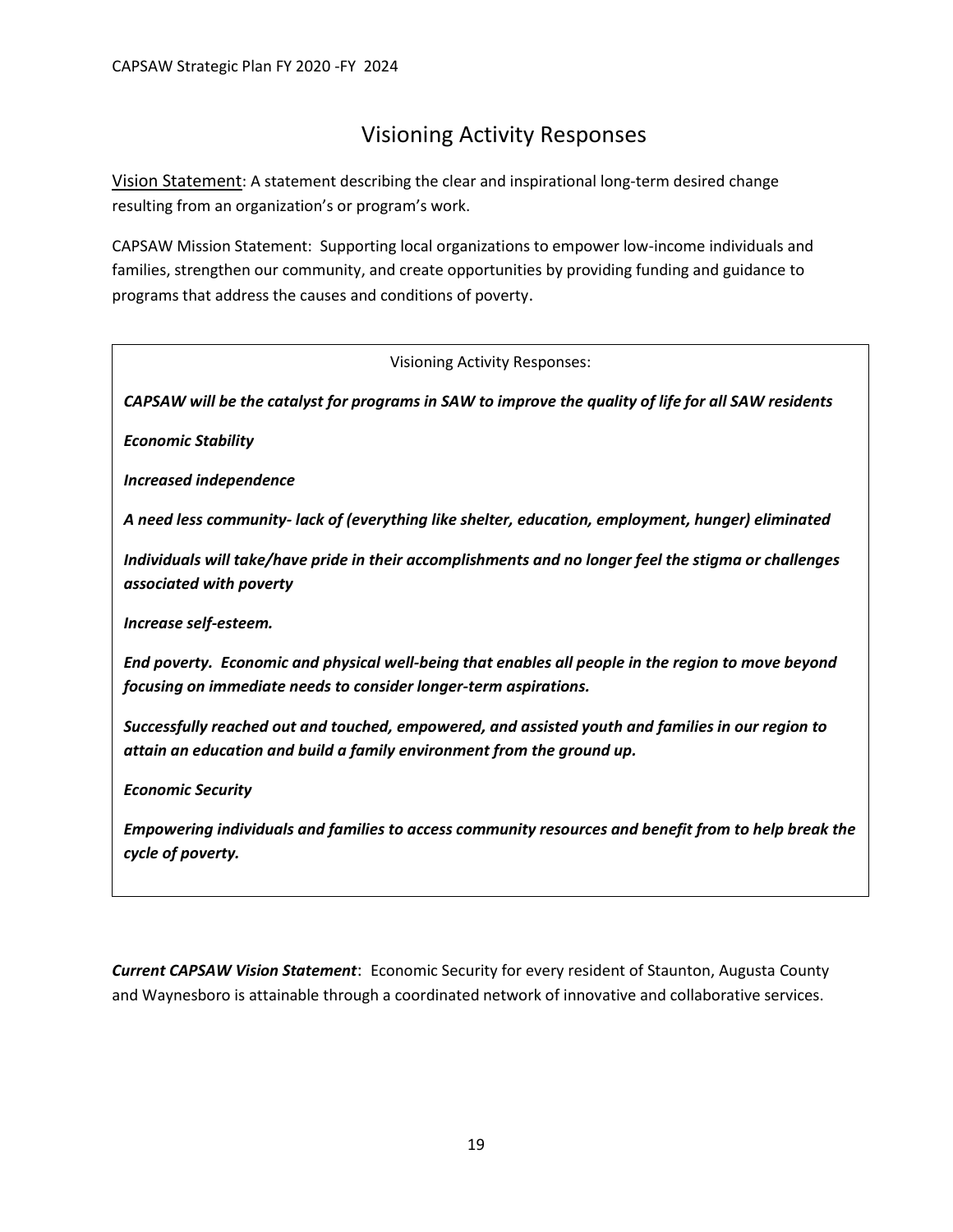# Areas of Need - Worksheet Summary Responses

| <b>Area of Need: Education (Youth)</b>                                                                                                                                                                                                                                                                                                                                                                                                                                                                                                                                                                                                                                                                                                                                                                                                                                                                                                                                                                                                                                                                                                                                                 |                                                                                                         |
|----------------------------------------------------------------------------------------------------------------------------------------------------------------------------------------------------------------------------------------------------------------------------------------------------------------------------------------------------------------------------------------------------------------------------------------------------------------------------------------------------------------------------------------------------------------------------------------------------------------------------------------------------------------------------------------------------------------------------------------------------------------------------------------------------------------------------------------------------------------------------------------------------------------------------------------------------------------------------------------------------------------------------------------------------------------------------------------------------------------------------------------------------------------------------------------|---------------------------------------------------------------------------------------------------------|
| Description                                                                                                                                                                                                                                                                                                                                                                                                                                                                                                                                                                                                                                                                                                                                                                                                                                                                                                                                                                                                                                                                                                                                                                            | What are the specific results that we must get in order to do improve youth<br>education in the region? |
| Have community members report that they feel like they have the resources they identify<br>that they need for their kids to be successful in school<br>Have after school programs available that community members report are affordable and<br>help their children with school work (as needed) outside of school hours<br>For this region I think we need to try and provide more after school volunteers that can assist<br>$\bullet$<br>the students and help the current staff that is trying to be there to help now. Maybe reaching<br>out and trying to partner with Mary Baldwin students<br>Pay teachers a living wage<br>٠<br>Improve involvement<br>An increase in funding for school, afterschool programs and youth-focused organizations<br>$\bullet$<br>A sufficient number of quality educational programs (before, after, and during school hours)<br>$\bullet$<br>that meet the needs of every youth in our region<br>Policy changes on the local, state and federal level when it comes to education. Bureaucracy<br>has created too many barriers and too many of our youth have fallen through the cracks.<br>Lack of affordable summer programming<br>$\bullet$ |                                                                                                         |
| Themes:<br>Affordable, quality educational programs for all youth<br>Improved awareness of programming/resources<br>Stronger partnerships                                                                                                                                                                                                                                                                                                                                                                                                                                                                                                                                                                                                                                                                                                                                                                                                                                                                                                                                                                                                                                              |                                                                                                         |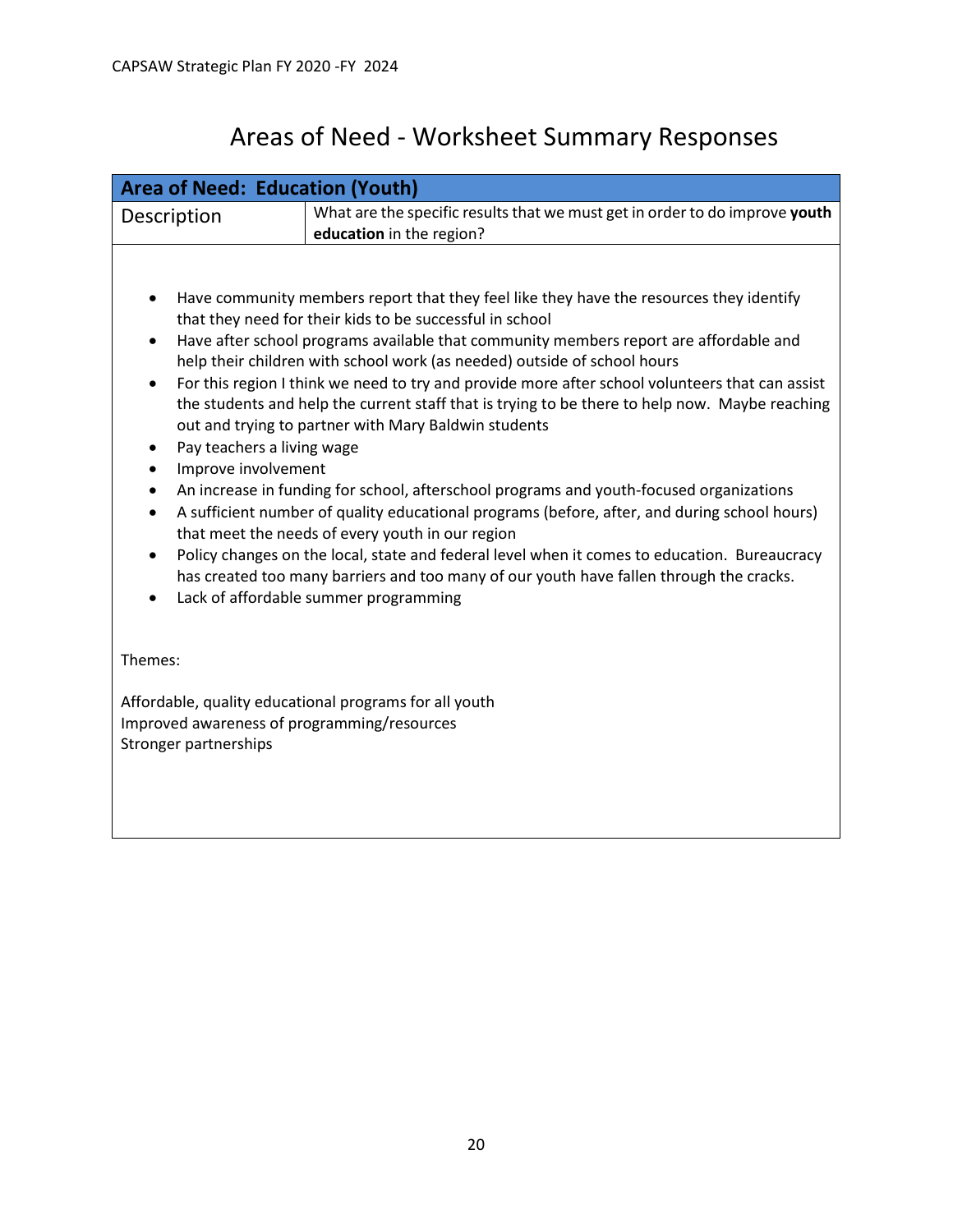| <b>Area of Need: Education (Adult)</b>                                                                                                                                                                                                                                                                                                                                                                                                                                                                                                                                                                                                                                                                                                                                                    |                                                                                                            |
|-------------------------------------------------------------------------------------------------------------------------------------------------------------------------------------------------------------------------------------------------------------------------------------------------------------------------------------------------------------------------------------------------------------------------------------------------------------------------------------------------------------------------------------------------------------------------------------------------------------------------------------------------------------------------------------------------------------------------------------------------------------------------------------------|------------------------------------------------------------------------------------------------------------|
| Description                                                                                                                                                                                                                                                                                                                                                                                                                                                                                                                                                                                                                                                                                                                                                                               | What are the specific results that we have to get in order to do improve<br>adult education in the region? |
| Have community members report that they feel like they have access to resources they<br>need/want for continued adult education<br>Provide more places in different locations in our region to reach out or make sure we are easy<br>$\bullet$<br>to reach and maybe having more adult volunteers who have already been through a program<br>that can help the next person/adult and let them know they can make it<br>Improve awareness of what is available<br>٠<br>Improve awareness of value of education, increase understanding of why increased education<br>$\bullet$<br>will benefit them<br>Stronger partnerships with local institutions of higher learning<br>Create more opportunities for the adult learner<br>Address available childcare so adults can enroll in programs |                                                                                                            |
| Themes:                                                                                                                                                                                                                                                                                                                                                                                                                                                                                                                                                                                                                                                                                                                                                                                   |                                                                                                            |
| Improved awareness of programming/resources<br>Childcare<br>Stronger partnerships<br>Expanded programming, mobile learning opportunities                                                                                                                                                                                                                                                                                                                                                                                                                                                                                                                                                                                                                                                  |                                                                                                            |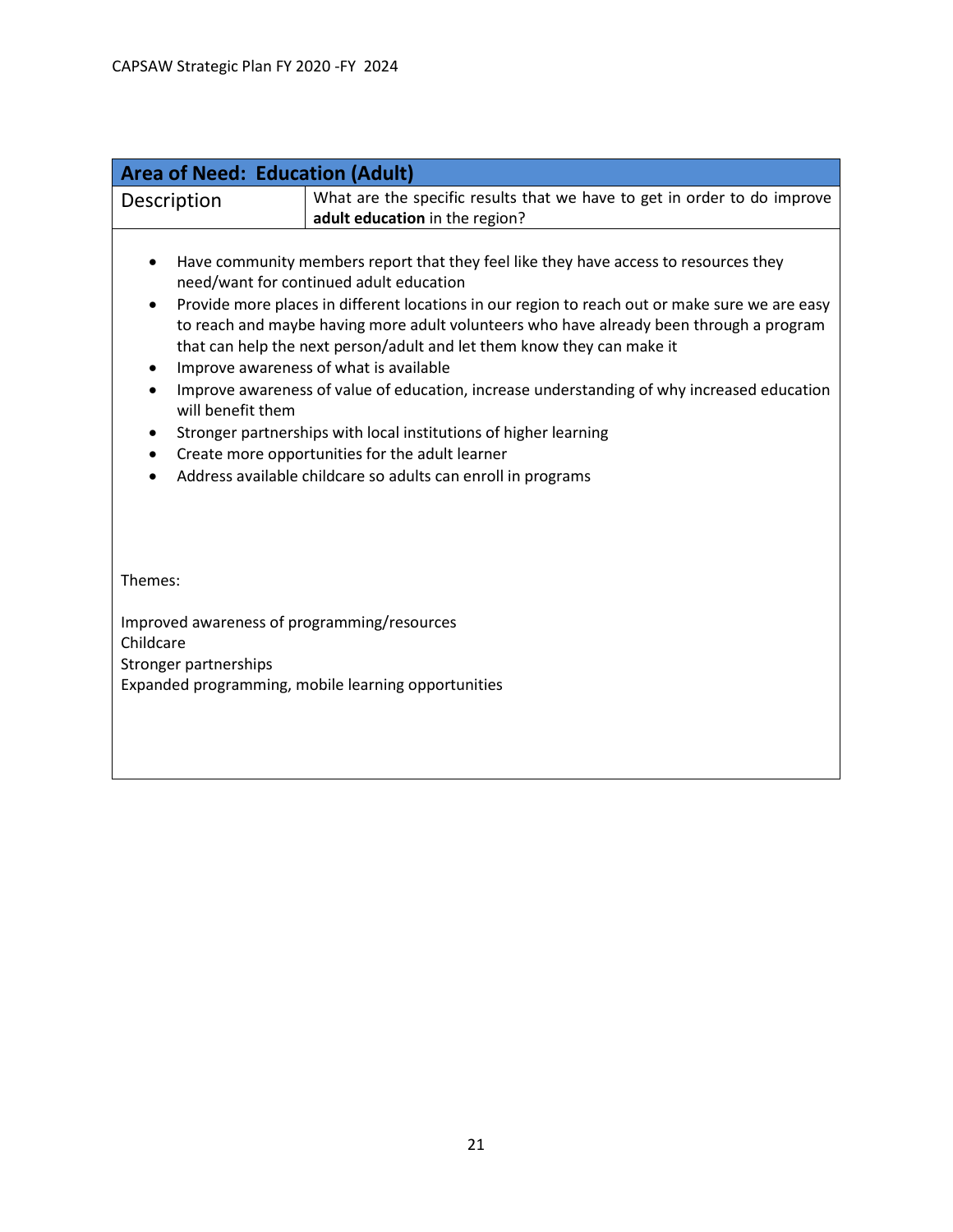| <b>Area of Need: Employment Supports</b>                                            |                                                                                                                                                                                                                                                                                                                                                                                                                                                                                                                                                                                                                                                                                                                                |
|-------------------------------------------------------------------------------------|--------------------------------------------------------------------------------------------------------------------------------------------------------------------------------------------------------------------------------------------------------------------------------------------------------------------------------------------------------------------------------------------------------------------------------------------------------------------------------------------------------------------------------------------------------------------------------------------------------------------------------------------------------------------------------------------------------------------------------|
| Description                                                                         | What are the specific results that we have to get in order to do improve                                                                                                                                                                                                                                                                                                                                                                                                                                                                                                                                                                                                                                                       |
|                                                                                     | employment supports in the region?                                                                                                                                                                                                                                                                                                                                                                                                                                                                                                                                                                                                                                                                                             |
| ٠<br>hired<br>have $9 - 5$ jobs<br>Available childcare programs                     | Track and demonstrate increased employment opportunities that provide a long-term, full-<br>time living wage (not just low wage), health benefits, etc.<br>Have community members report that employment in the area meets their specific needs<br>Work with businesses who may be willing to give those that have a criminal record a chance<br>to redeem themselves. I know we probably have some companies already that do that, but<br>we may need more to have an open heart or open mind<br>Better-paying jobs and more opportunities to gain the skills and experience needed to get<br>A transportation system that operates on a schedule that accommodates workers who don't<br>More access to public transportation |
| Themes:<br>Childcare<br>More jobs/better wages/increased benefits<br>Transportation | Matching training programs with available jobs/needs                                                                                                                                                                                                                                                                                                                                                                                                                                                                                                                                                                                                                                                                           |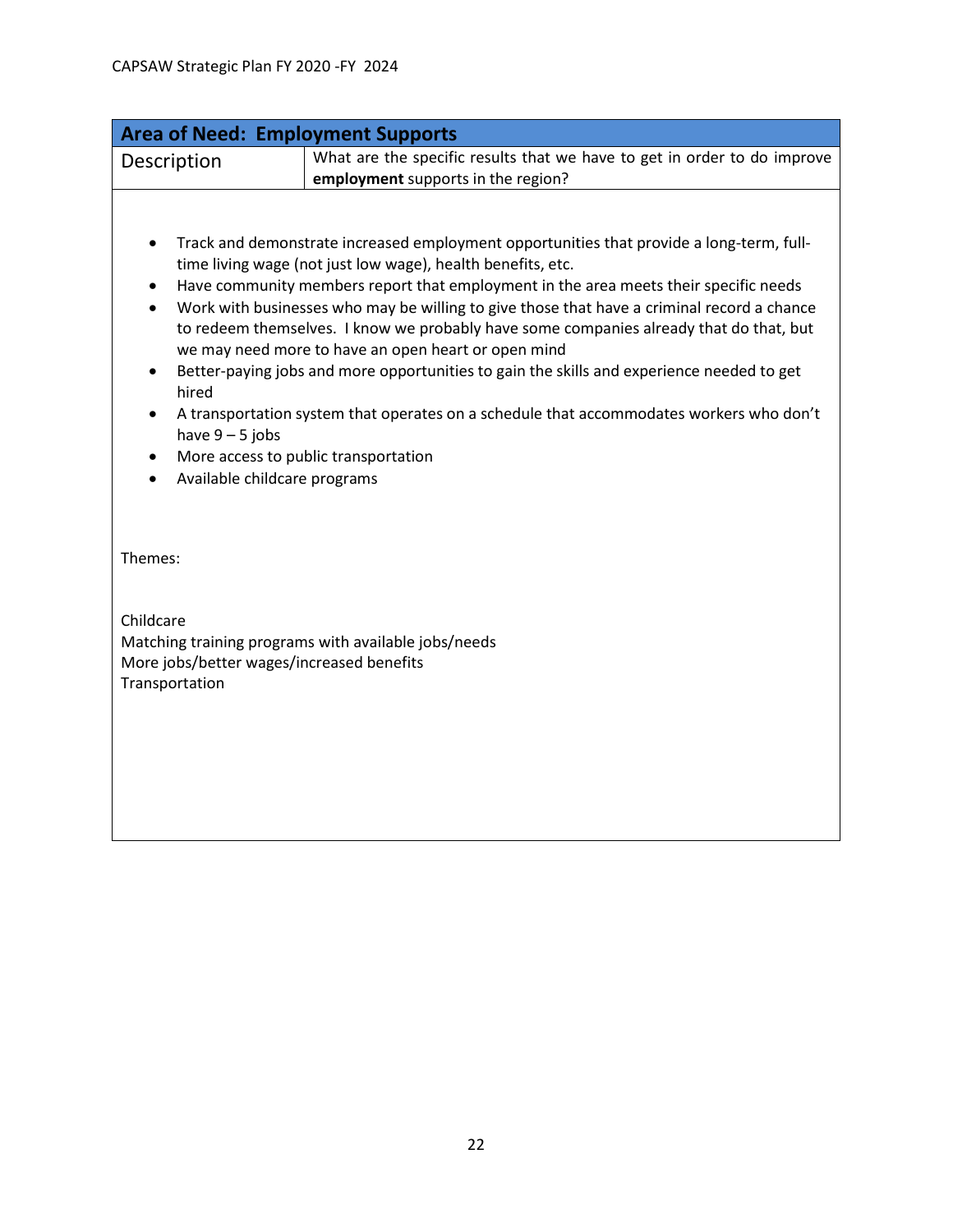| <b>Area of Need: Housing</b>                                                                                                                                                                                                                                                                                                                                                                                                                                                                                                                                                                 |                                                                          |
|----------------------------------------------------------------------------------------------------------------------------------------------------------------------------------------------------------------------------------------------------------------------------------------------------------------------------------------------------------------------------------------------------------------------------------------------------------------------------------------------------------------------------------------------------------------------------------------------|--------------------------------------------------------------------------|
| Description                                                                                                                                                                                                                                                                                                                                                                                                                                                                                                                                                                                  | What are the specific results that we have to get in order to do improve |
|                                                                                                                                                                                                                                                                                                                                                                                                                                                                                                                                                                                              | housing in the region?                                                   |
| Have matched a high percentage of community members who report a lack of adequate<br>housing with housing that they report meets their needs<br>Staunton is doing a pretty good job now<br>$\bullet$<br>Policy changes are needed on local, state, and federal levels. Our local housing options are<br>$\bullet$<br>either expensive, poorly maintained, or lacking. We need better options.<br>Visibility $-$ a lot of people are unaware of the resources that are out there<br>$\bullet$<br>Stronger partnerships with Habitat for Humanity, local housing authorities etc.<br>$\bullet$ |                                                                          |
| Themes:                                                                                                                                                                                                                                                                                                                                                                                                                                                                                                                                                                                      |                                                                          |
| Improved awareness of programs/resources<br>Stronger partnerships<br>More people with adequate housing<br>Improved housing options (both cost and condition)                                                                                                                                                                                                                                                                                                                                                                                                                                 |                                                                          |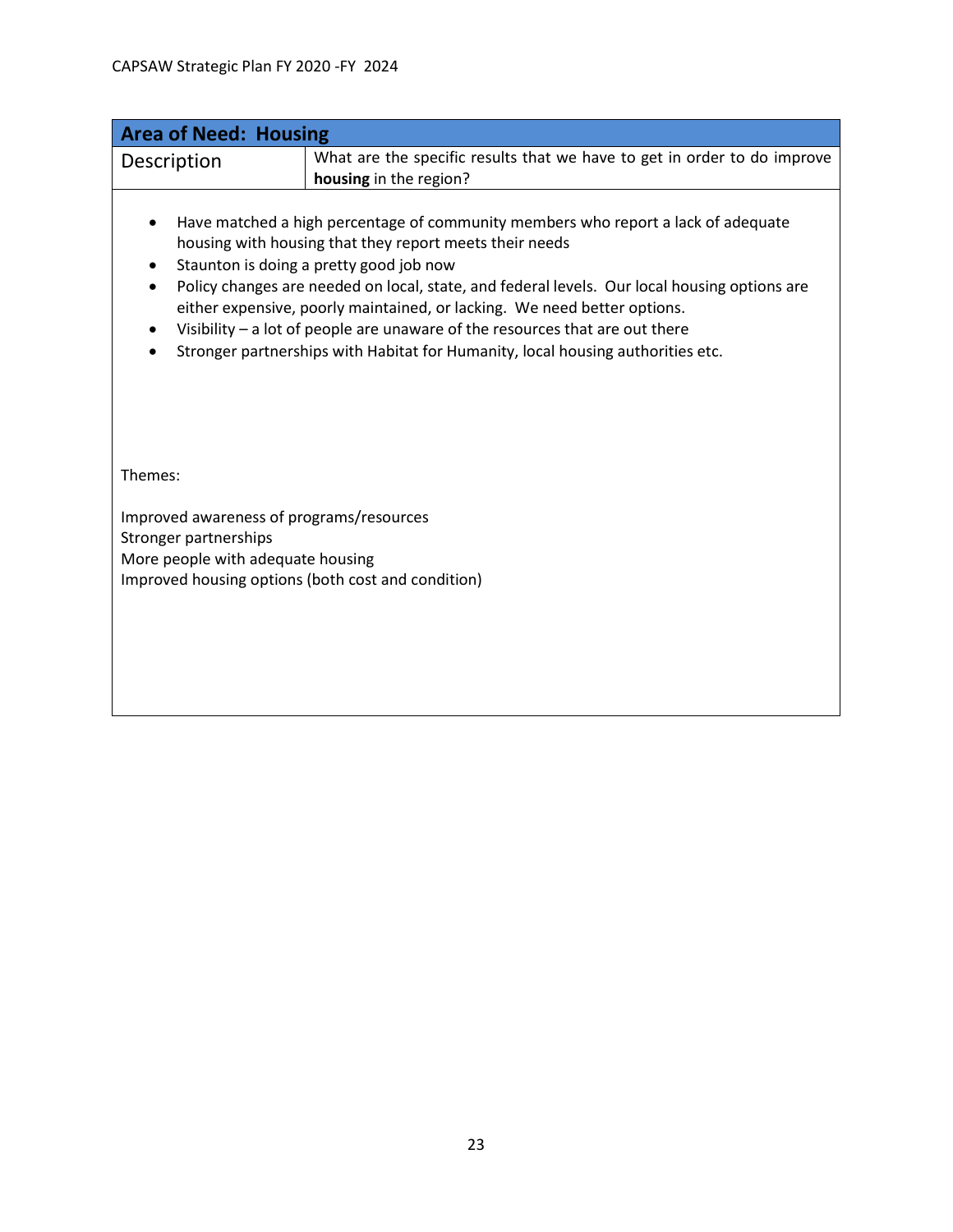| <b>Area of Need: Medical Care</b>                                                                                                                                                                                                                                                                                                                                                                                                                                                                                                                                                                                                                                                                                                                                                                                                              |                                                                                                         |
|------------------------------------------------------------------------------------------------------------------------------------------------------------------------------------------------------------------------------------------------------------------------------------------------------------------------------------------------------------------------------------------------------------------------------------------------------------------------------------------------------------------------------------------------------------------------------------------------------------------------------------------------------------------------------------------------------------------------------------------------------------------------------------------------------------------------------------------------|---------------------------------------------------------------------------------------------------------|
| Description                                                                                                                                                                                                                                                                                                                                                                                                                                                                                                                                                                                                                                                                                                                                                                                                                                    | What are the specific results that we have to get in order to do improve<br>medical care in the region? |
| See dramatically increased number of people in area registered for Medicaid (with state<br>Medicaid expansion, many people in the area should now qualify so we should see huge<br>increases in adults using it if they are well-informed about it)<br>Have community members report that needs are being met regarding healthcare<br>٠<br>Increased transportation options for those needing care<br>$\bullet$<br>Services aiding those needing help filling out paperwork to seek care<br>٠<br>Transportation<br>$\bullet$<br>Improved awareness<br>$\bullet$<br>Look at CHNA (Community Health Needs Assessment) from the hospital<br>$\bullet$<br>Providing more free clinic opportunities. For example, having the traveling clinics come<br>around in areas where people have no real transportation to get to a medical/dental facility |                                                                                                         |
| Themes?                                                                                                                                                                                                                                                                                                                                                                                                                                                                                                                                                                                                                                                                                                                                                                                                                                        |                                                                                                         |
| Improved awareness of programs/resources<br>Transportation<br>Mobile services                                                                                                                                                                                                                                                                                                                                                                                                                                                                                                                                                                                                                                                                                                                                                                  |                                                                                                         |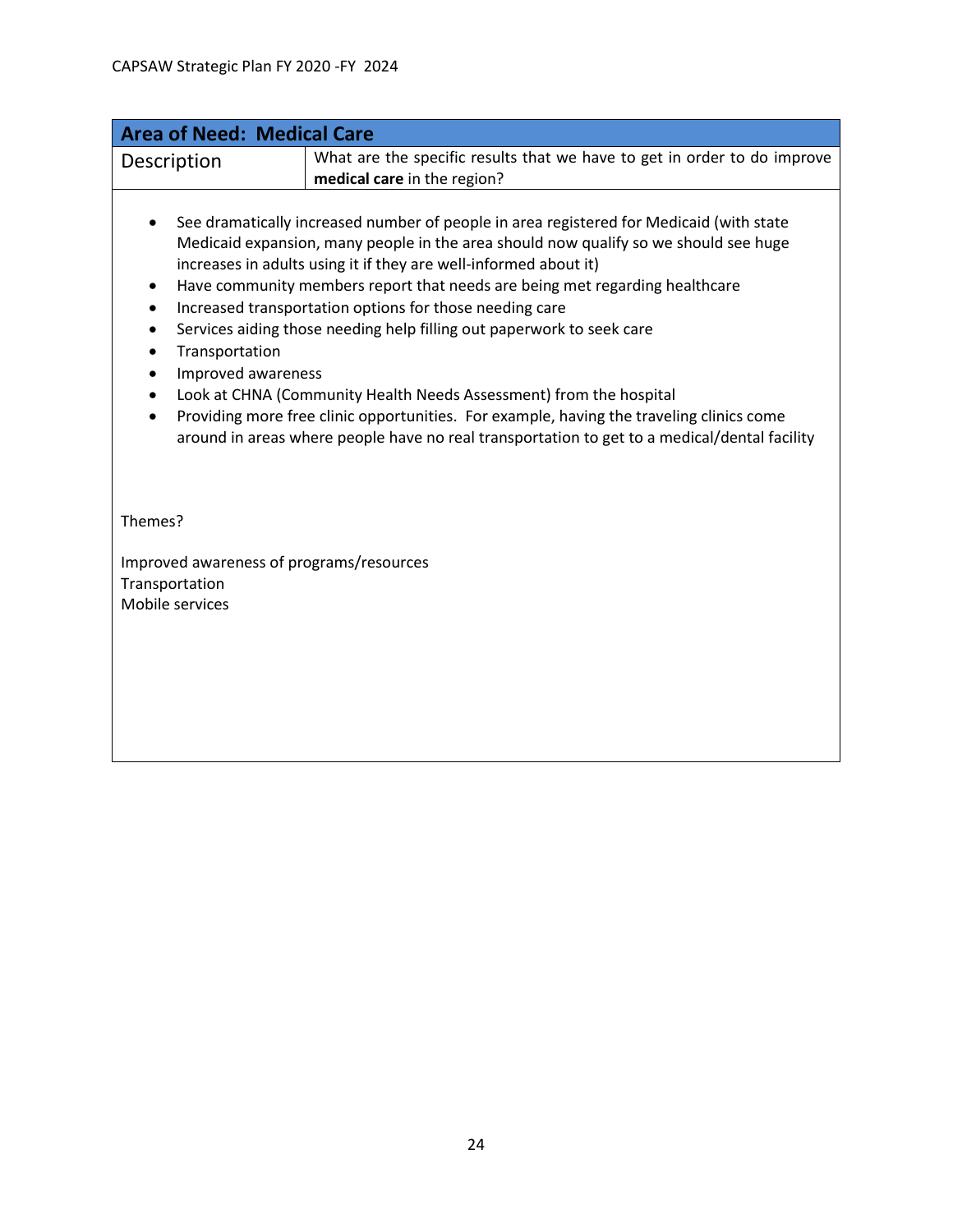| Area of Need: Behavioral Health (mental health & substance abuse services)                                                                                                                                                                                                                                                                                                                                                            |                                                                                       |
|---------------------------------------------------------------------------------------------------------------------------------------------------------------------------------------------------------------------------------------------------------------------------------------------------------------------------------------------------------------------------------------------------------------------------------------|---------------------------------------------------------------------------------------|
| Description                                                                                                                                                                                                                                                                                                                                                                                                                           | What are the specific results that we have to get in order to do improve              |
|                                                                                                                                                                                                                                                                                                                                                                                                                                       | behavioral health in the region?                                                      |
|                                                                                                                                                                                                                                                                                                                                                                                                                                       | Should be covered under Medicaid for many adults, so with state expansion of Medicaid |
| improved access should be indicated by dramatically increased number of people in area<br>signed up for Medicaid (with state Medicaid expansion, many people in the area should now<br>qualify so we should see huge increases in adults using it if they are well-informed).                                                                                                                                                         |                                                                                       |
| Have community members report that needs are being met regarding behavioral health<br>$\bullet$<br>Providing a better mental health assessment because some of just released or sent out in the<br>$\bullet$<br>community and not given enough time or assessment to see just how they are doing or can<br>cope in society. Better follow up with mid/severe behavioral persons.<br>Stabilization center for mental behavioral health |                                                                                       |
| $\bullet$<br>$\bullet$<br>Increased awareness                                                                                                                                                                                                                                                                                                                                                                                         | How do you make them accept the need?                                                 |
| Themes?                                                                                                                                                                                                                                                                                                                                                                                                                               |                                                                                       |
| Improved awareness of programs/resources (increased utilization)<br>Improved/increased behavioral health assessments<br>Improved/increased follow up services                                                                                                                                                                                                                                                                         |                                                                                       |
|                                                                                                                                                                                                                                                                                                                                                                                                                                       |                                                                                       |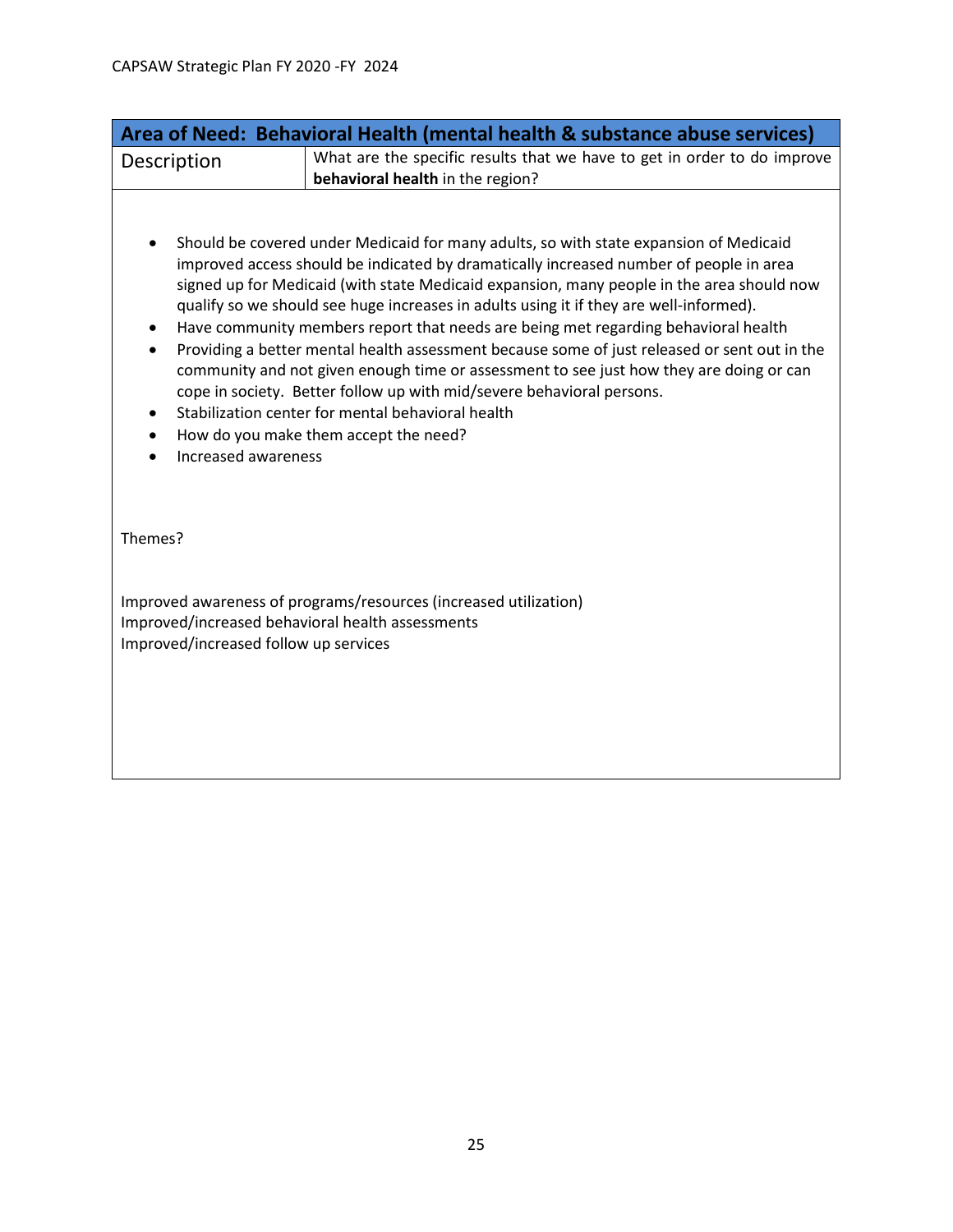| <b>Area of Need: Community Awareness of Available Services</b>                                                                                                                                                                                                                                                                                                                                                                                                                                                                                          |                                                                                                                                      |
|---------------------------------------------------------------------------------------------------------------------------------------------------------------------------------------------------------------------------------------------------------------------------------------------------------------------------------------------------------------------------------------------------------------------------------------------------------------------------------------------------------------------------------------------------------|--------------------------------------------------------------------------------------------------------------------------------------|
| Description                                                                                                                                                                                                                                                                                                                                                                                                                                                                                                                                             | What are the specific results that we have to get in order to do improve<br>community awareness of available services in the region? |
| Have services being used at maximum capacity / serving the maximum number of people as<br>estimated to need those services in this area<br>Organizations need to work together, give available information regarding other services to<br>clients<br>Central location where all services are listed<br>I think we are doing a good job now. We just need to continue to spread the word, get the<br>message out there and hope that people will come on board and meet us halfway. Could also<br>send more information to churches, businesses to post. |                                                                                                                                      |
| Themes?                                                                                                                                                                                                                                                                                                                                                                                                                                                                                                                                                 |                                                                                                                                      |
| Increased utilization of services<br>Improved partnerships<br>Improved awareness of programs and resources                                                                                                                                                                                                                                                                                                                                                                                                                                              |                                                                                                                                      |

| <b>Community Partner Survey 2019</b> |                                                                     |
|--------------------------------------|---------------------------------------------------------------------|
| Description                          | How can CAPSAW support collaboration efforts between organizations? |
|                                      |                                                                     |

Themes:

- Offer networking events
- Connect agencies working on similar topics/outcomes
- Share opportunities for collaboration
- Share best practices
- Create dialogue between CAPSAW agencies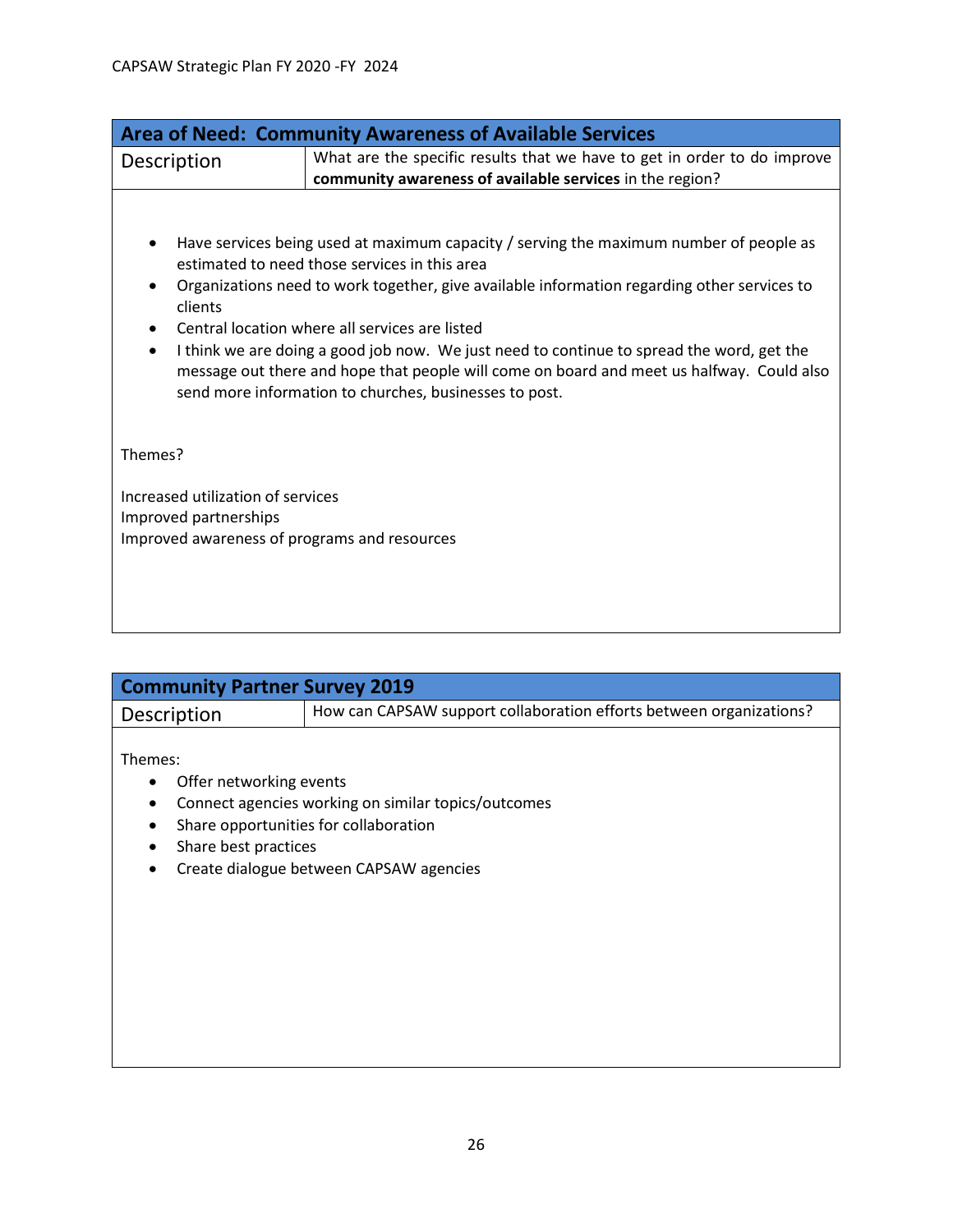### Prioritization Exercise Results

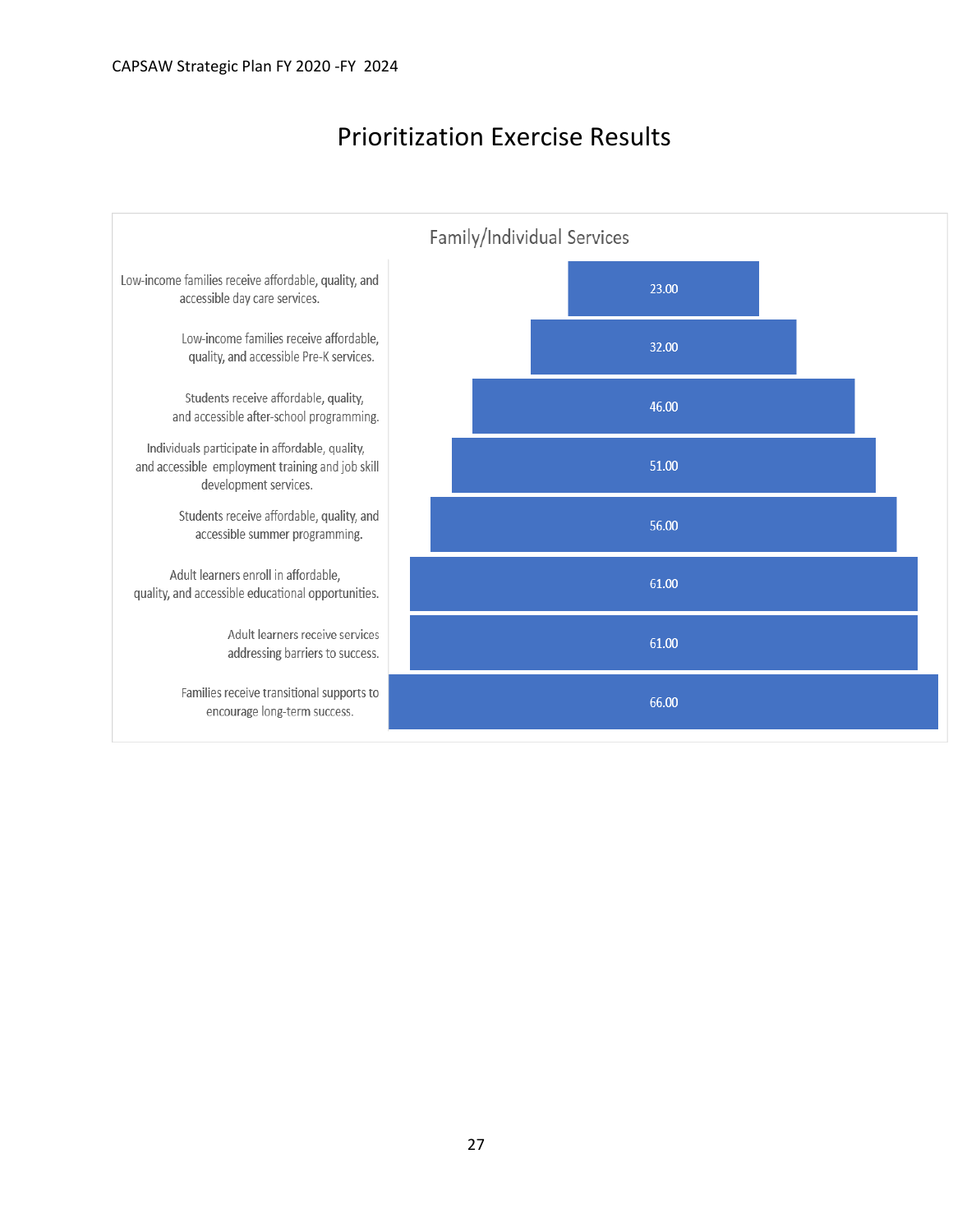#### CAPSAW Strategic Plan FY 2020 -FY 2024

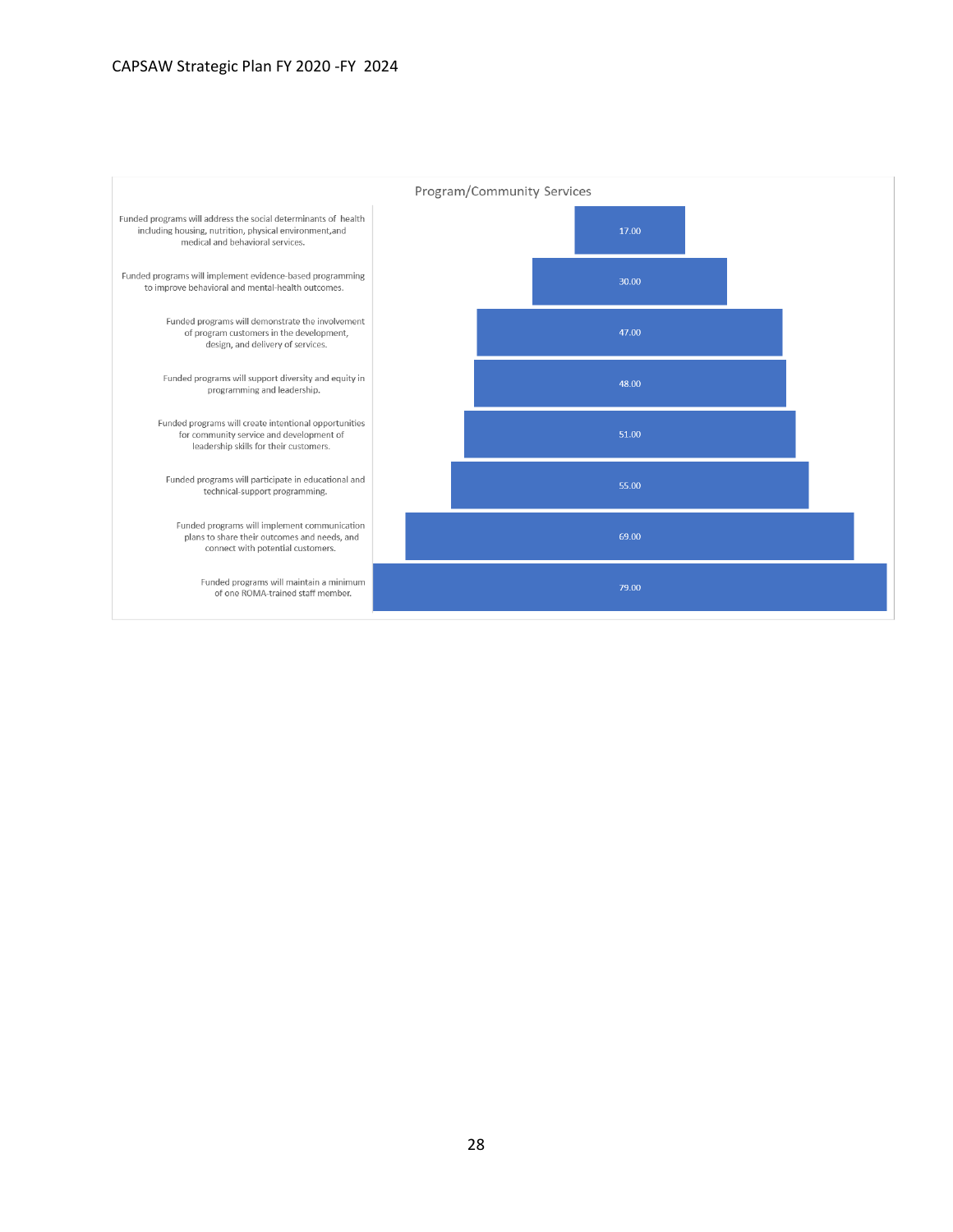#### CAPSAW Strategic Plan FY 2020 -FY 2024

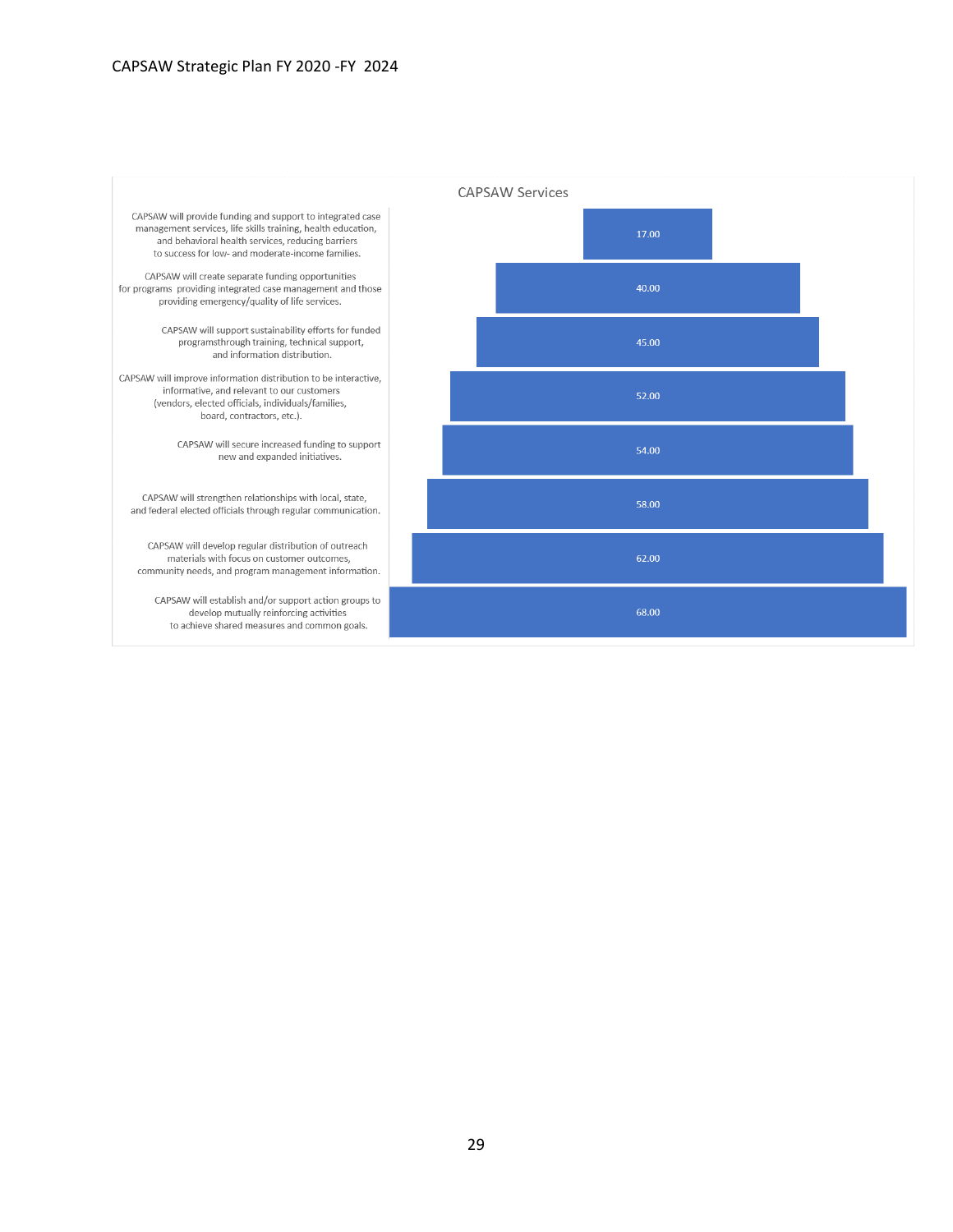| Funded programs will address the social determinants of                                                                                                                                                                             | CAPSAW will improve information distribution to be interactive, informative and relevant                                                          |
|-------------------------------------------------------------------------------------------------------------------------------------------------------------------------------------------------------------------------------------|---------------------------------------------------------------------------------------------------------------------------------------------------|
| health including housing, nutrition, physical environment, and medical and behavioral<br>services (17)                                                                                                                              | to our customers (vendors, elected officials, individuals/families, board, contractors etc.)<br>(52)                                              |
| CAPSAW will provide funding and support to integrated case<br>management services, life skills training, health education and behavioral health services<br>reducing barriers to success for low- and moderate-income families (17) | CAPSAW will secure increased funding to support new and expanded initiatives (54)                                                                 |
| Low-income families receive affordable, quality, and accessible<br>day care services (23)                                                                                                                                           | Funded programs will participate in educational and technical support programming (55)                                                            |
| Funded programs will implement evidence-based programming to improve behavioral and<br>mental health outcomes (30)                                                                                                                  | Students receive affordable, quality and accessible summer programming (56)                                                                       |
| Low income families receive affordable, quality and accessible<br>Pre-K services (32)                                                                                                                                               | CAPSAW will strengthen relationships with local, state, and federal elected officials<br>through regular communication (58)                       |
| CAPSAW will create separate funding opportunities providing integrated case management<br>and those providing emergency/quality of life services (40)                                                                               | Adult learners enroll in affordable, quality and accessible educational opportunities (61)                                                        |
|                                                                                                                                                                                                                                     | $\Lambda$                                                                                                                                         |
| CAPSAW will support sustainability efforts for funded                                                                                                                                                                               | Adult learners receive services addressing barriers                                                                                               |
| programs through training, technical support and information distribution (45)                                                                                                                                                      | to success (61)                                                                                                                                   |
| Students receive affordable, quality and accessible after-school                                                                                                                                                                    | CAPSAW will develop regular distribution of outreach materials with focus on customer                                                             |
| programming (46)                                                                                                                                                                                                                    | outcomes, community needs and program management information (62)                                                                                 |
| Funded programs will demonstrate the involvement of program participants in the<br>development, design and delivery of services (47)                                                                                                | Families receive transitional supports to encourage long term success (66)                                                                        |
| Funded programs will support diversity and equity in programming and leadership (48)                                                                                                                                                | CAPSAW will establish and/or support action groups to develop mutually-reinforcing<br>activities to achieve shared measures and common goals (68) |
| Individuals participate in affordable, quality and accessible employment training and job-                                                                                                                                          | Funded programs will implement communication plans                                                                                                |
| skill development services (51)                                                                                                                                                                                                     | to share their outcomes, needs, and connect with potential customers (69)                                                                         |
| Funded programs will create intentional opportunities for                                                                                                                                                                           | Funded programs will maintain a minimum of one ROMA                                                                                               |
| community service and development of leadership skills for their customers (51)                                                                                                                                                     | trained staff member (79)                                                                                                                         |
| Lowest Possible Score = 11                                                                                                                                                                                                          | Highest Possible Score: 88                                                                                                                        |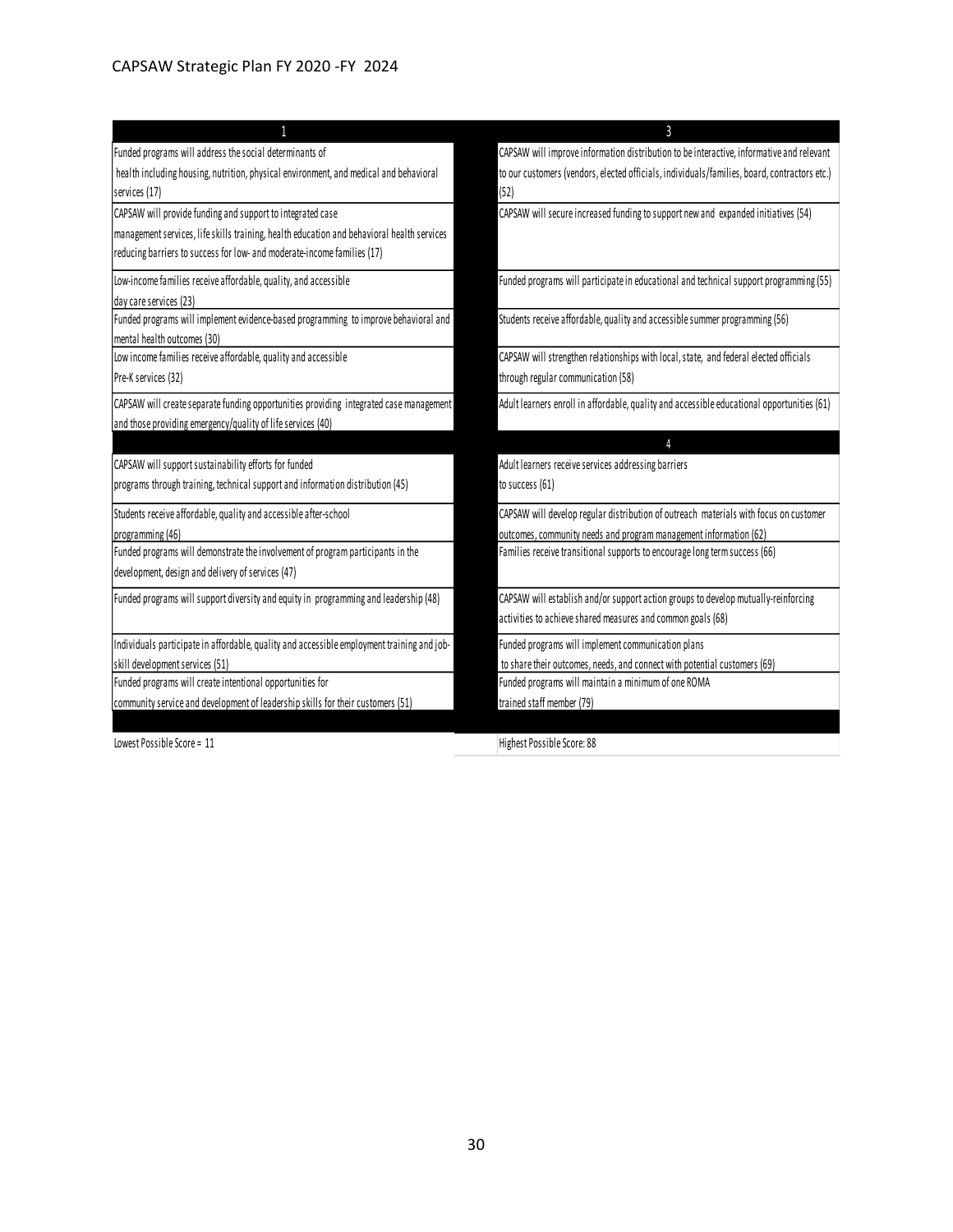## 2019 CUSTOMER SURVEY RESPONSES

#### **What new service(s) or expanded programming is your agency currently seeking to implement?**

- We are in the process of interviewing candidates to hire as shelter relief staff. 1) Our ultimate goal is to provide 24-hour coverage at the shelter. 2) We are looking for a part-time licensed counselor to provide individual and group counseling for our shelter residents and community clients. Our ultimate goal is to have a full-time licensed counselor on staff. 3) We are in the process of expanding our outreach and volunteer program. Our ultimate goal is to hire an additional person to assist the current outreach and volunteer coordinator. 4) We are negotiating with the shelter landlord to rent additional space in the future in the building next door to the shelter. Our ultimate goal is to equip part of the space to provide transitional housing and to use the remaining area for other activities, such as meetings with staff and/or allied professionals, art therapy and other creative outlets, and to host special events for the clients.
- We just implemented an on-line application for our services as an additional means of applying.
- Summer childcare for limited number of eligible children
- We would like to translate all our core client documents into Spanish. We are looking into new partnerships in the community to help our pediatric outreach and expanded program areas.
- We have plans to continue expanding the recently acquired Valley VITA program. We want to be able to expand into Waynesboro and other parts of the County within 2 years.
- At this time, we are not planning to start a new program or expand an existing program
- Increased community programming through our action teams.
- Summer childcare for eligible families.
- Pathway of Hope it is a one-on-one case management program, designed to work with clients for a year or more to help them get out of poverty
- We are currently collaborating with Augusta Health for "Healthcare for the Homeless". We are working with them to implement updated Medicaid applications for our clients, which will greatly enhance our service implementation. We are also meeting with the AH staff in January to further refine our healthcare program and fine-tune current services, as well as exploring additional services to help clients overcome barriers to ending homelessness.
- None
- We hope to expand the Pathway of Hope program this year.
- No new services, just trying to stretch resources enough to meet the demand for ongoing services.
- Expansion of programming for low-income food-insecure seniors who don't qualify for federal food assistance, but still struggle to put nutritional food on the table.
- Blue Ridge CASA is seeking to add new programs that address the most important unmet needs of children who have been victims of abuse and neglect in SAW. We have identified some potential programs, but we are still evaluating which ones are a priority based on the children's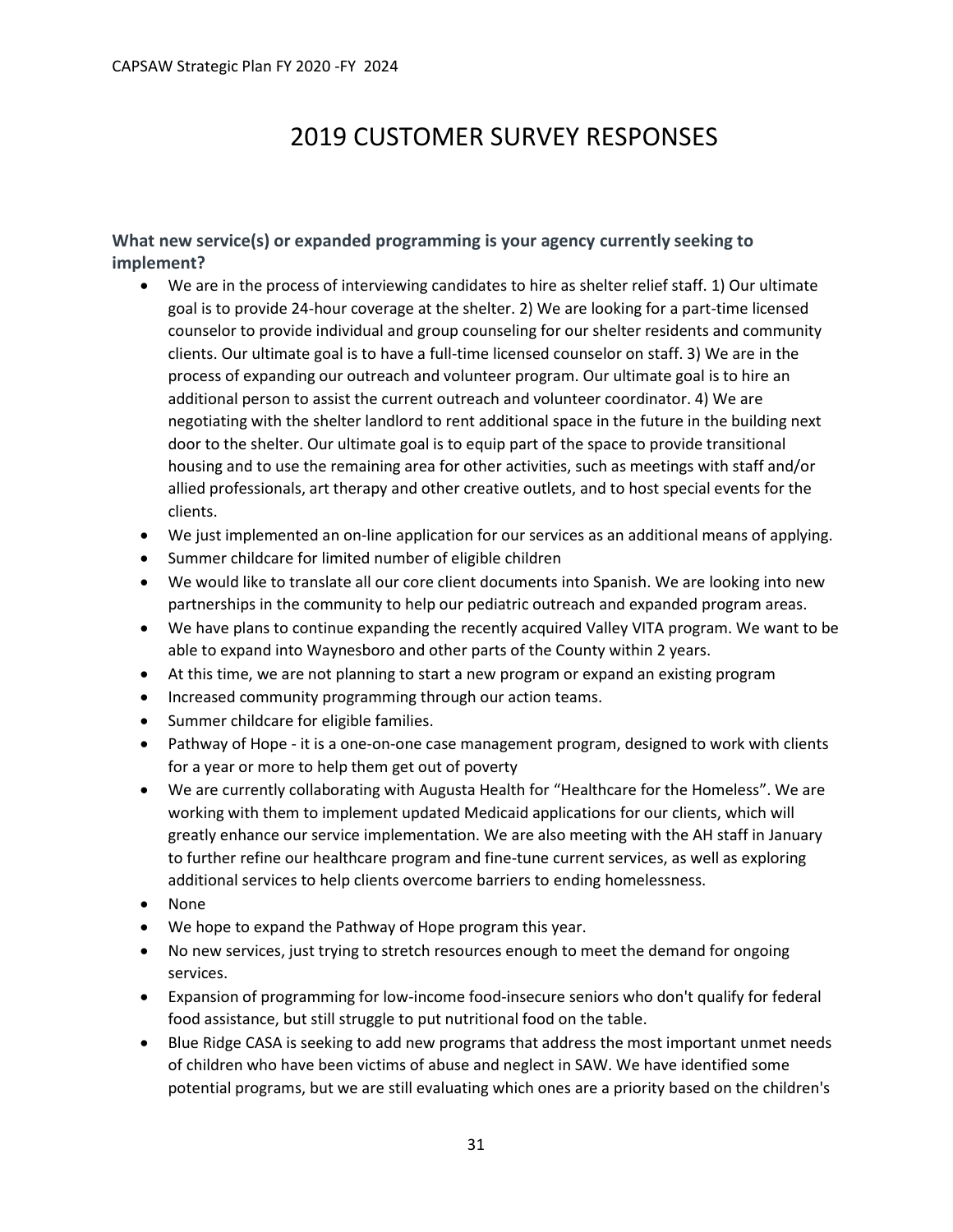needs, availability of financial resources, our competency to implement such new program, and the availability of similar services in the community.

- This year we've started rolling out two new dementia education programs Virtual Dementia Tour and Dementia Friends Information Sessions. Both are designed to increase understanding of dementia across the community, thus making the community more supportive of people with dementia and their caregivers. It's the beginning stages of VPAS leading our communities to be certified as Dementia-Friendly Communities. We are also working on implementing additional socialization/recreational activities outside of the traditional Senior Center model in order to meet the needs of additional members of the community.
- STEM program and Workforce Development
- We are planning to increase staff and capacity for in-house mental health services.

**What obstacles are preventing you from implementing new or expanded programming?**

- The primary obstacle for expanding our programming is lack of funds to pay for additional parttime and/or full-time staff and to secure the space we need.
- Lack of sufficient funding!
- Volunteers we are challenged to find able, skilled volunteers to work on our projects.
- Funding
- There is always a larger "wish list" than budget :-)
- We need to secure additional funding in order to be able to hire a Full-Time, year-round, VITA staff person who will focus on Volunteer Recruitment outside of the filing season in order to be able to expand our Sites.
- $\bullet$  N/A
- Lack of funding for anything beyond the very basics. Also, no funding for a dedicated website limits our reach.
- Finances
- We have already started the program with one client, but we want to take on more clients.
- Funding is always an issue in terms of creating new programs.
- Families interested in taking a risk on the program.
- Financial obstacles, as well as staffing
- Funding. The Food Bank purchases the food that goes to low-income seniors who don't qualify for USDA CSFP monthly food boxes.
- Funding.
- Money while it can't buy happiness, it can buy additional staff hours and marketing/advertising.
- Funding is the main obstacle to expanding programming.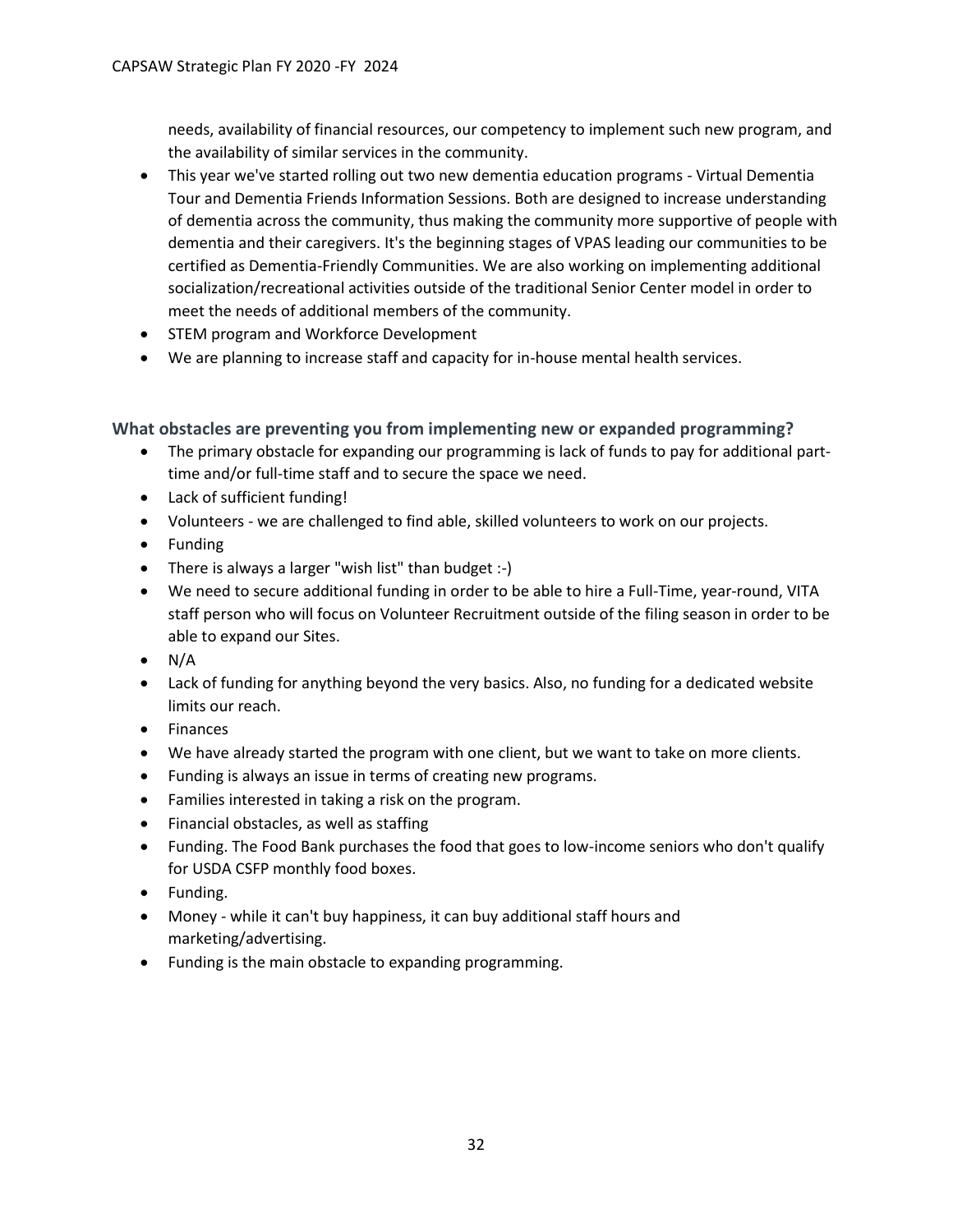#### **How can CAPSAW help your agency address obstacles to the development and/or implementation of new programming?**

- Our agency could benefit from increased funding and from being connected to other local funding sources.
- N/A (other than giving us more \$\$!)
- We might ask that for a future grant
- We are grateful for ALL that the CAPSAW staff already does for our agency. THANK YOU! We would be happy to also be connected to other non-profits to partner on needs for the community if there is ever an issue that comes to the attention of the CAPSAW staff or board.
- CAPSAW has been a tremendous resource in the transition of Valley VITA and in future we would love to continue the open line of communication.
- $\bullet$  N/A
- Continuing to be a steady source of funding, along with continued help and support from the director.
- CAPSAW could help us identify other funders, partners, or other funds available to get started with this initiative. We might use the funds to pay a scholarship to an existing childcare center for summer care... (?)
- By referring us to other agencies that might be able to partner with us.
- CAPSAW can continue to bring the needs of low-income individuals and families to the forefront of the minds of those who operate agencies such as our local Community Foundation, our local United Way, and our local civic groups. It is our agency philosophy that we must help our local needy first before helping those living outside of our catchment area. Also, there are certain programs that receive more attention/funding than those serving low-income clients, and we value/appreciate CAPSAW's dedication to continuing to advocate for the low-income population.
- $\bullet$  N/A
- Continued financial support
- Help the Food Bank connect with organizations working with these clients on other needs.
- Help me identify and connect with staff and BOD of agencies that offer services to children who have been victims of abuse or neglect or are at risk.
- Continue to provide funding as you are able and to provide outlets for networking. When advertising dollars don't exist, word of mouth is important to get information out about our programs.